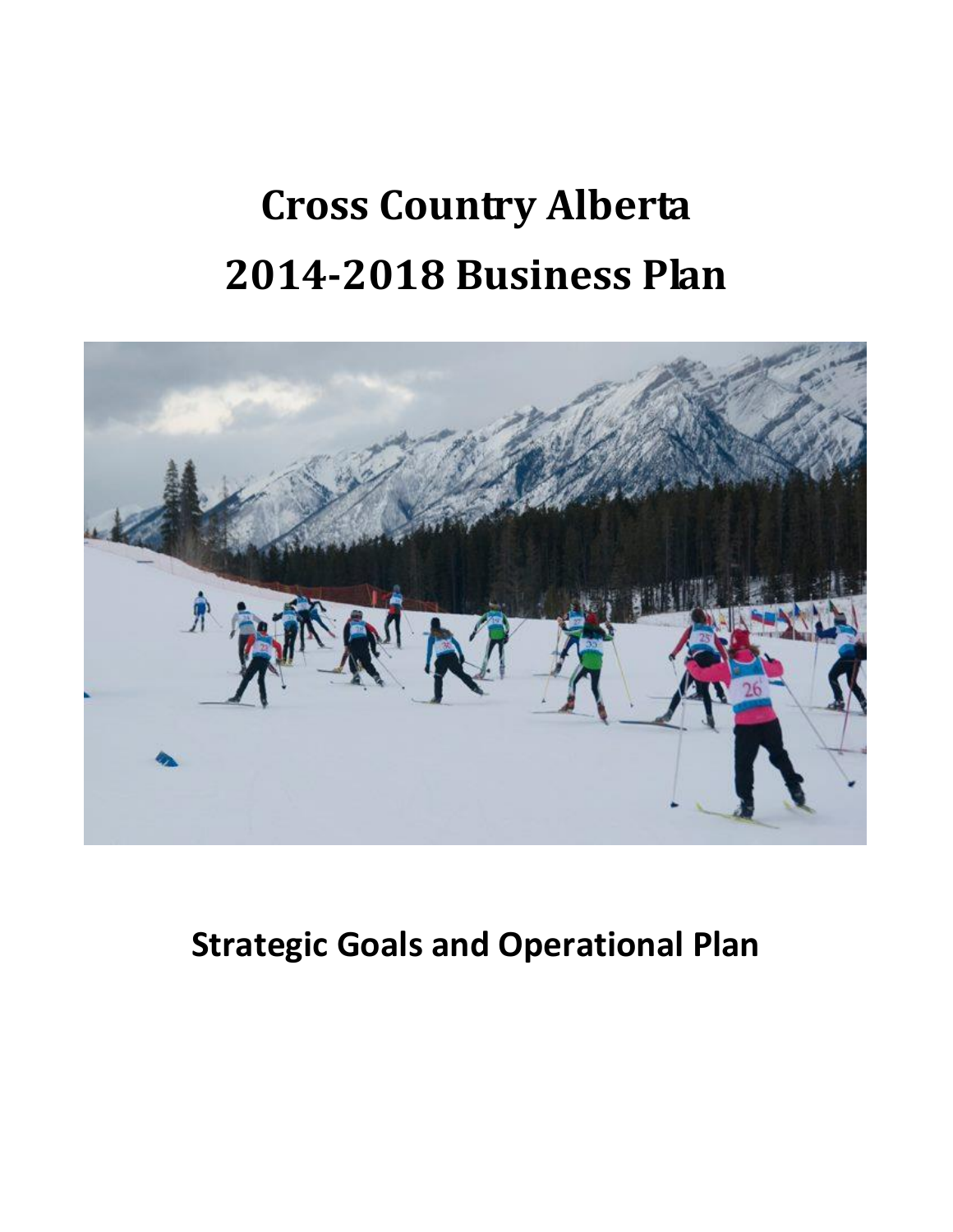

# Cross Country Alberta 2014-2018 Strategic Plan Table of Contents

| 2. |
|----|
|    |
| 4. |
|    |
|    |
|    |
|    |
|    |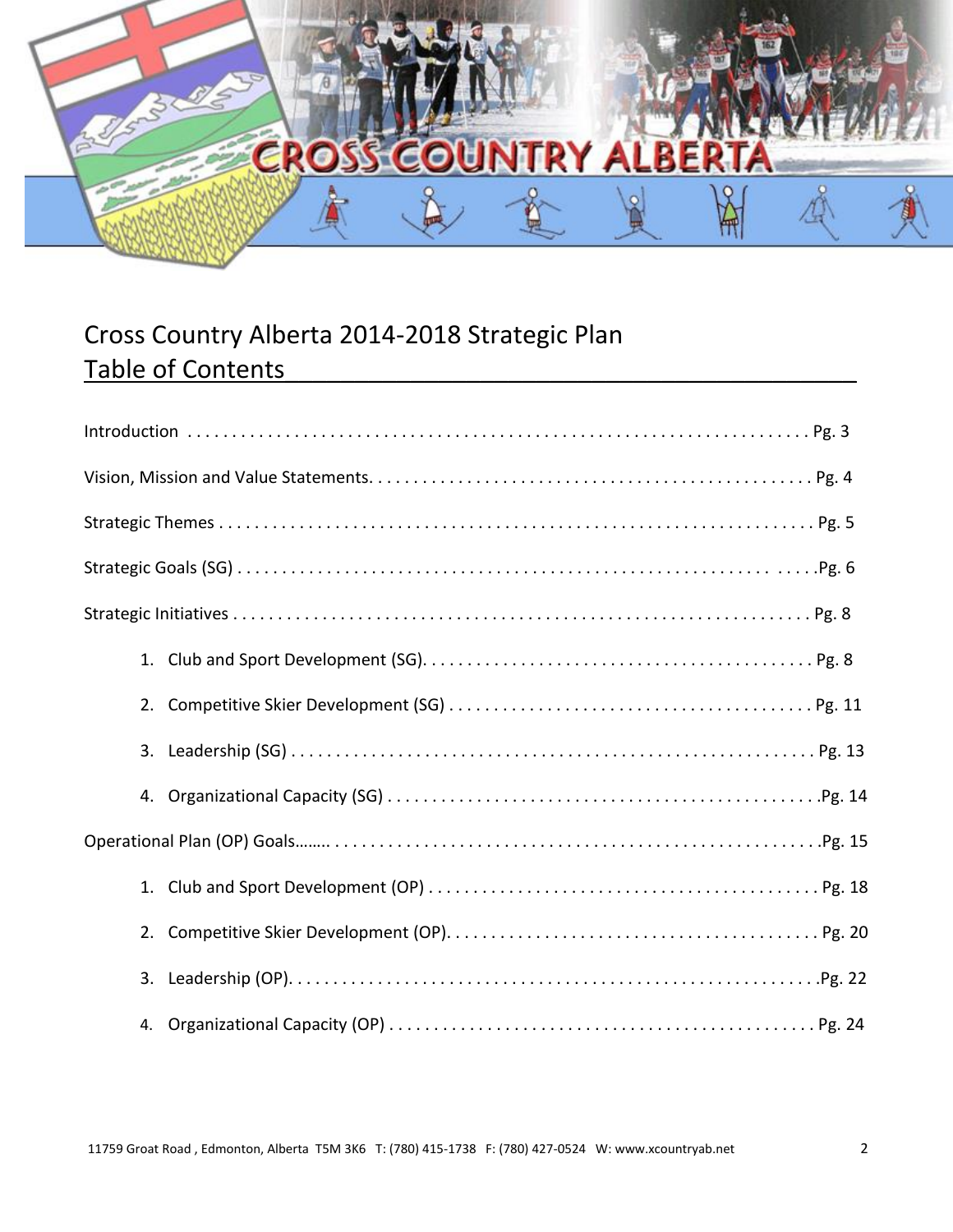

# **Cross Country Alberta 2014-2018 Strategic Plan**

## Introduction

The Cross Country Alberta (CCA) Strategic Plan is aligned with Cross Country Canada's (CCC) "It's Our Time" Strategic Plan to 2018(+). CCC is the national sport governing body for the sport of cross country skiing in Canada. CCA is the provincial sport governing body for the sport of cross country skiing in Alberta.

CCA's strategic plan delineates the specific focus and new initiatives of the association for the four year planning period, and is directly linked to the annual operational plan and budget for the association. The plan has been developed from member club input at the 2010 – 2012 membership meetings and survey, which continues the member-based planning process initiated since 2002. Ongoing input from member clubs continued in 2013 and 2014. This plan identifies and confirms the strategic direction, assessment of services and high priority challenges for clubs.

We define events as "a broad continuum of opportunities from recreational activities at the local club level to competitive races which advance competitive skiing," and recognize club development opportunities occur along this continuum. This definition provided direction for the vision, mission, strategic goals and operation plan.

The strategic plan articulates CCA strategic focus for the planning period, and is linked to the operational plan because it:

- Creates a clear connection from the core values and strategic vision/mission, themes and goals to annual operational activities, programs and services
- Provides a basis for discussing the priority of the activities being planned for the year
- Acts as a filter for responding to opportunities that arise during a year: will they contribute to accomplishing long term goals and outcomes, as well as annual goals and objectives?
- Clearly establishes policy and operational responsibilities for annual planning
- Is organized around measurable outcomes that facilitates accountability because it:
	- translates into a work planning and monitoring tool for staff and committees
	- enables the board to monitor and evaluate the association's progress
	- requires management to establish measurable annual outcomes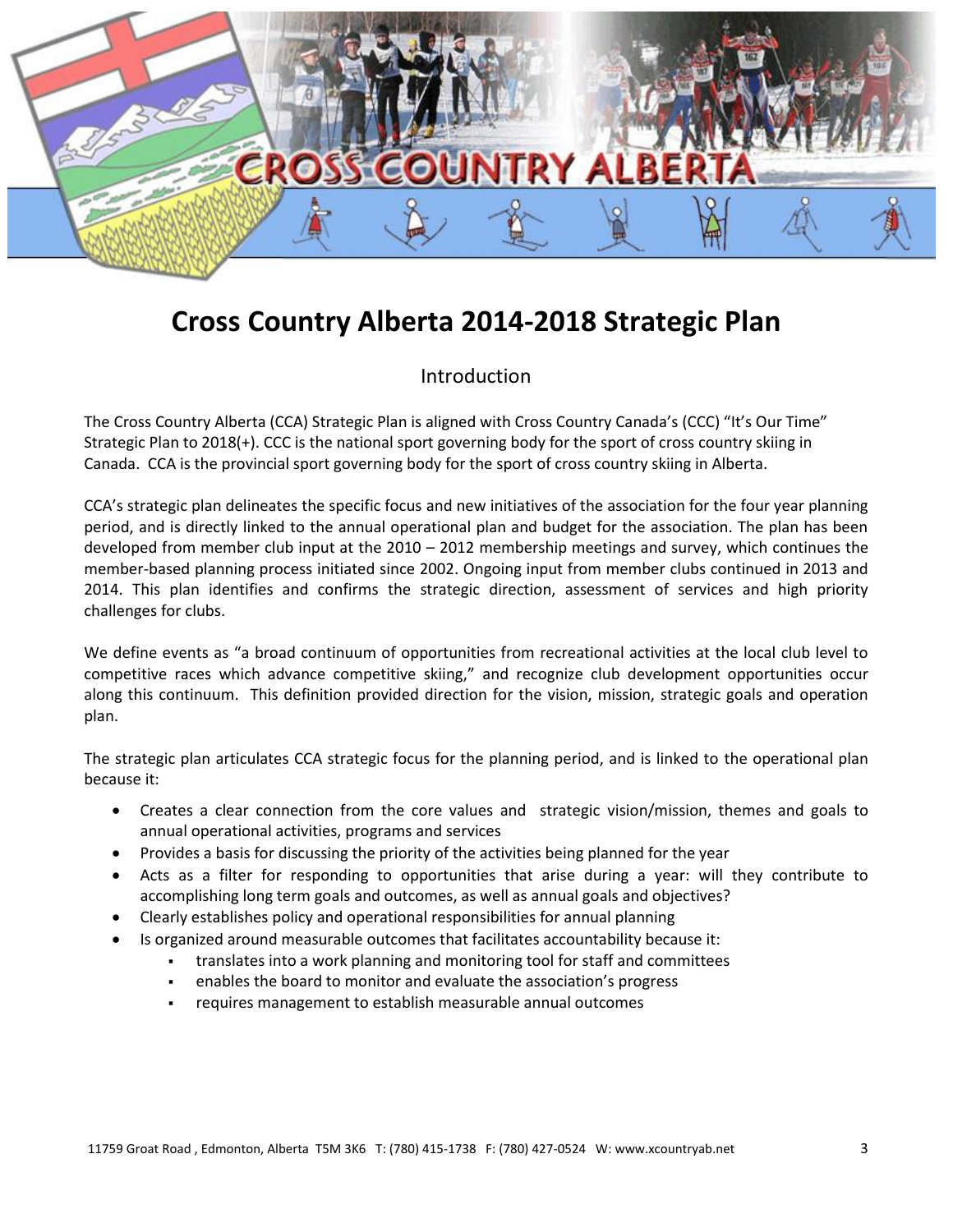The CCA Strategic Plan has the following elements:

- *Vision and Mission* reflects the aspiration of the association
- *Core Values* provide fundamental and consistent enduring direction
- *Strategic Themes*set out the target areas for growth and change over the next four years
- *Strategic Goals* set what needs to be accomplished to achieve the strategic themes
- *Strategic Outcomes* articulate the vision as measurable results. Outcomes provide an overall barometer of success.

The CCA Operational Plan is organized in an operational calendar of annual work, and identifies the specific activities to be done to achieve the annual objectives, including the:

- priority
- budget impact
- person/committee accountable to deliver the action

# **Vision**

Cross Country Alberta is a strong network of member cross country ski clubs that serve and benefit the recreational, competitive and social needs of cross country skiers to be *Active for Life*.

# **Mission**

Cross Country Alberta coordinates and facilitates a province-wide network of clubs, which through collaborative leadership, provide a full calendar of events, programs, services and activities that contribute to club development and support the needs of our members, from recreational to competitive skiers. CCA and its member clubs will support official, coach, volunteer and facility development to enable all skiers to be active in cross country skiing for life.

# **Core Values**

Cross Country Alberta values and believes in:

- The roots of cross-country skiing being founded in an inherent love of outdoor experiences in nature
- Participation in skiing contributing to a healthier lifestyle and feelings of well-being
- The value of sports and skier development as guided by the Canadian Sport for Life and Long Term Athlete Development (LTAD)
- All people having the right to equal opportunity to participate in cross-country skiing
- Sporting excellence achieved through fair play, ethical and moral behaviour
- Members being treated fairly, equitably and with respect
- Partners and sponsors that are valued, supported and endorsed
- Cost efficient and cost effective delivery of services to our membership
- Operating with integrity, and in a fair, open and transparent manner
- Responsibility and accountability for our actions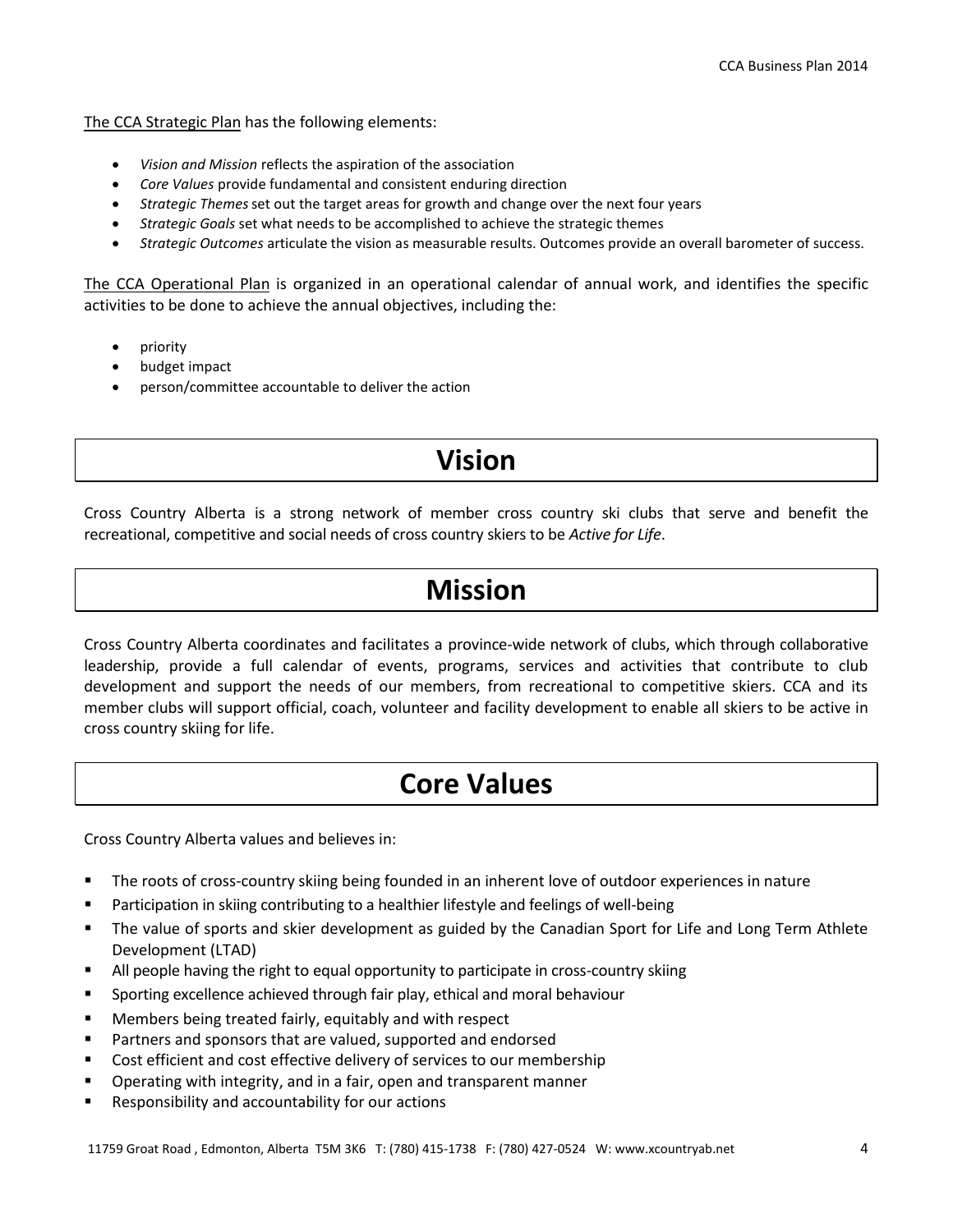# **CCA 2014 - 2018 Strategic Plan Strategic Themes**

## **1. CLUB AND SPORT DEVELOPMENT**

Position cross country skiing as a preferred physical outdoor activity for Albertans.

## **2. COMPETITIVE SKIER DEVELOPMENT**

Pursue consistency, quality and comprehensiveness of training, selection and racing to achieve the highest level of competition and performance of Alberta cross country skiers.

# **3. LEADERSHIP**

Facilitate a coordinated provincial leadership program to recruit and retain volunteers, coaches and officials.

## **4. ORGANIZATIONAL CAPACITY**

Grow and enhance Cross Country Alberta through good governance, innovative & accountable leadership with consistent operational and financial planning.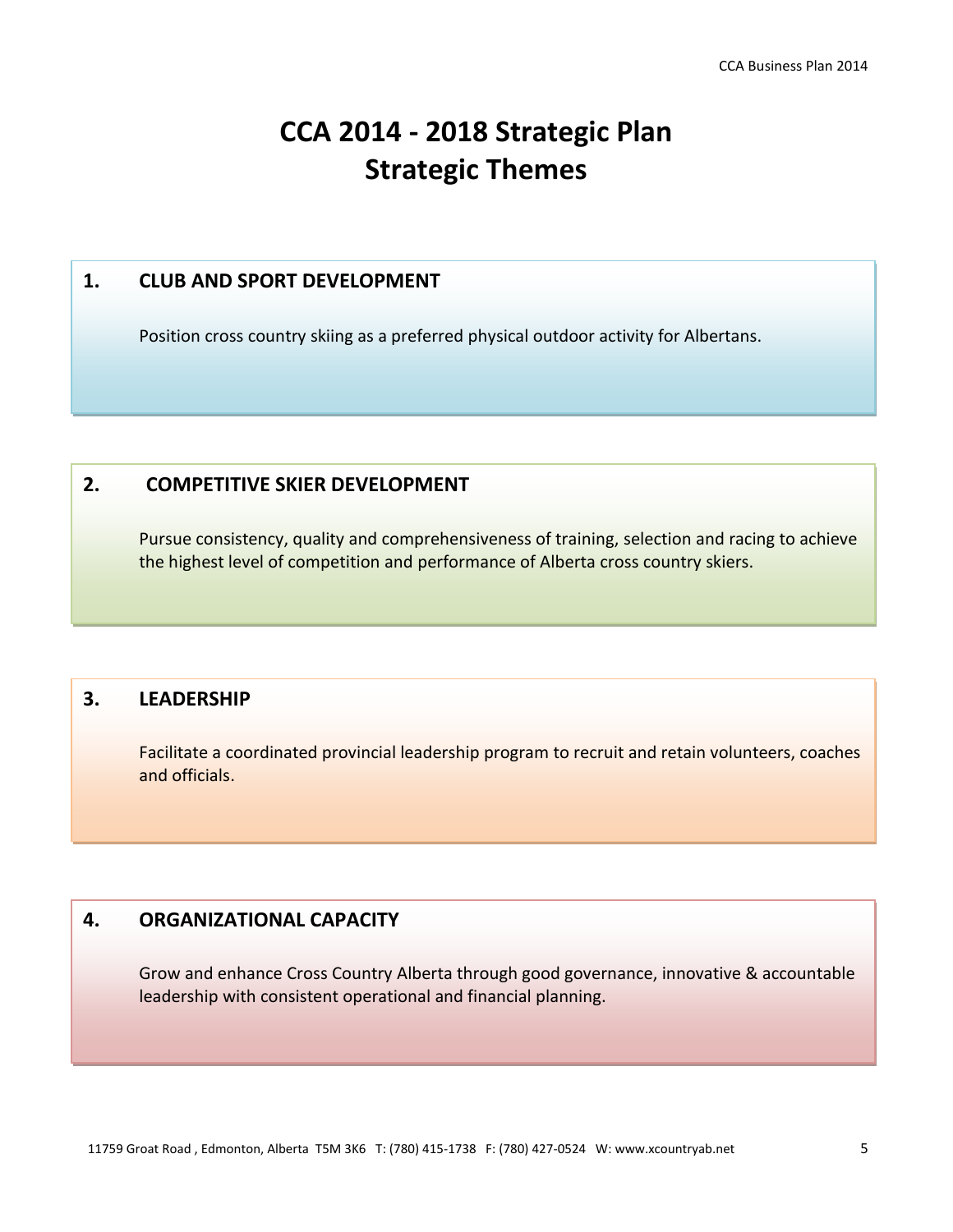# **STRATEGIC GOALS 2014 – 2018**

## **1. CLUB AND SPORT DEVELOPMENT**

Position cross country skiing as a preferred physical outdoor activity for Albertans.

#### **1.1 School Ski Programs**

Support clubs and schools to establish cross country skiing as a viable school activity.

#### **1.2 Senior Skiers (+20) / Masters (+30)**

- Build overall development capacity for Senior Skiers (20+).
- **Incorporate Open house/Orientation sessions in conjunction with AB Cup 1 & 2, Westerns,** CCC/DCC AGM to promote NDTCs and the retention of Junior Skiers.
- Build overall development capacity for Master Skiers  $(+30)$ .

#### **1.3 Sport Development**

 Encourage ongoing participation by facilitating opportunities that provide successful cross country skiing experiences.

## **2. COMPETITIVE SKIER DEVELOPMENT**

Pursue consistency, quality, and comprehensiveness of training, selection, and racing to achieve the highest level of performance of competition and performance of Alberta cross country skiers.

#### **2.1 Para-Nordic**

**Establish a competitive Para-Nordic program.** 

#### **2.2 Quadrennial Evaluation**

■ To conduct quadrennial competitive skier program evaluation starting in 2015.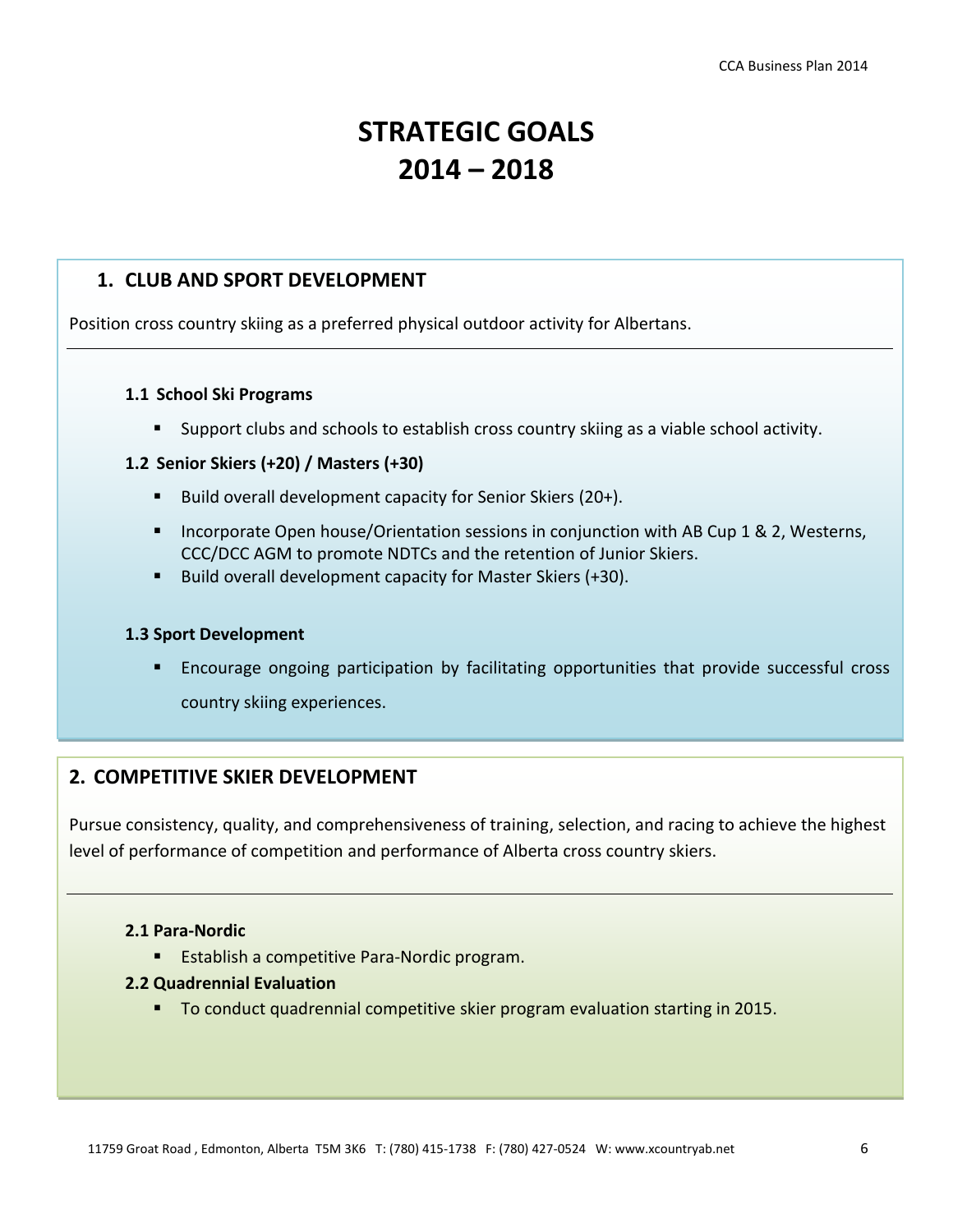# **3. LEADERSHIP**

Facilitate a coordinated provincial leadership program to recruit and retain volunteers, coaches, and officials.

#### **3.1 Coaches**

**Support clubs in the recruitment and development of coaches.** 

#### **3.2 Officials**

Support clubs in the recruitment and development of officials.

# **4. ORGANIZATIONAL CAPACITY**

Grow and enhance Cross Country Alberta through good governance and management, innovative and accountable leadership with consistent operational and financial planning.

#### **4.1 Planning**

- **Maintain member based annual planning.**
- **E** Ensure governing and management structure of the board is compatible with CCA programs and member needs.

#### **4.2 Revenue Generation**

**Death Continumize** opportunities available through grant and sponsorship funding.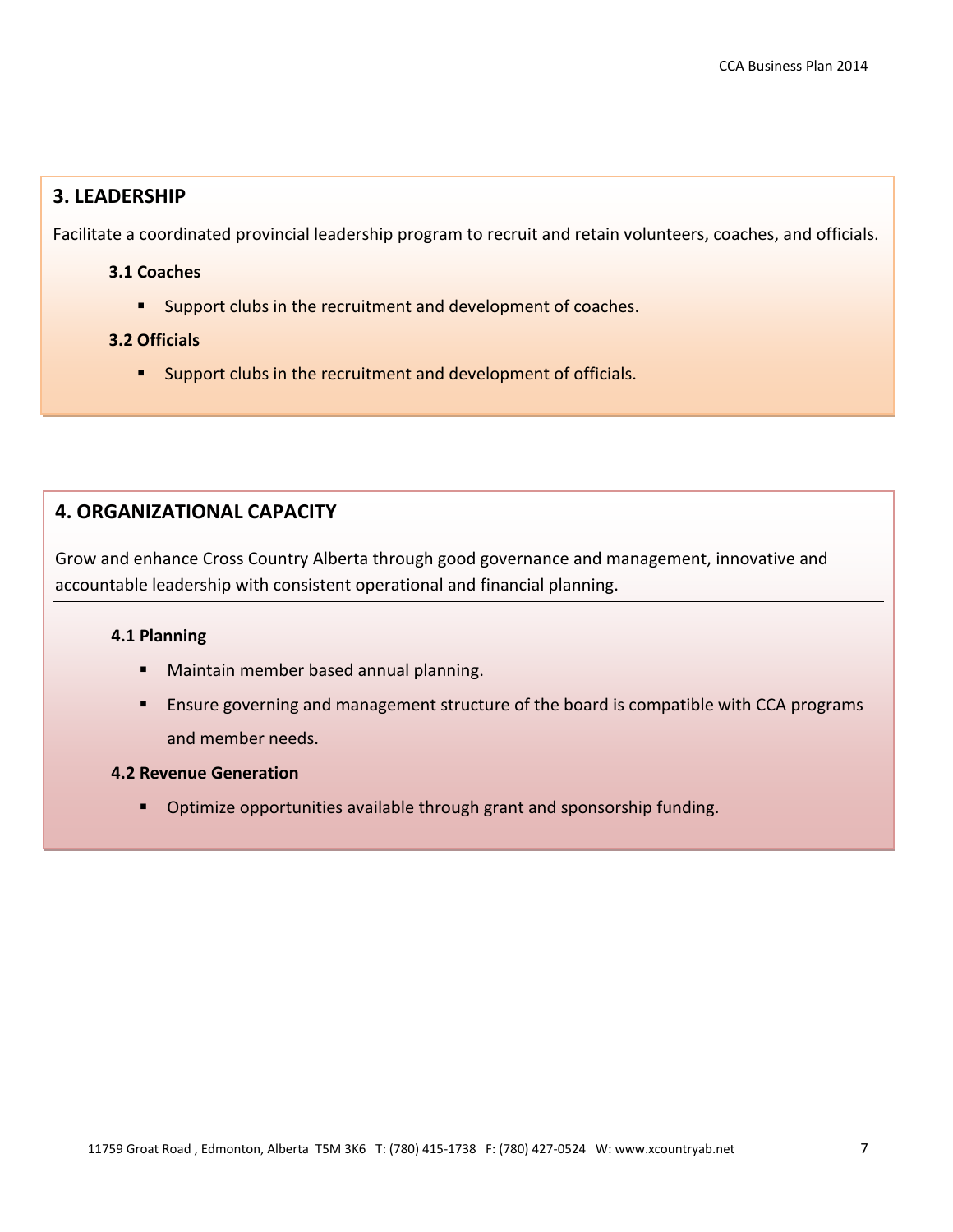# **Strategic Initiatives: new initiatives**

# **1. CLUB AND SPORT DEVELOPMENT**

# Position cross-country skiing as a preferred physical outdoor activity for Albertans.

| 2018 Objectives                                                                                                                                                                                                                                                                                                                                       | 2014 Outcomes and 2015 Objectives                                                                                                                                                                                                                                                                                                                                                                                                                                                                                                                                                                                                                                                                                                                                                                                                                                                                                                  |
|-------------------------------------------------------------------------------------------------------------------------------------------------------------------------------------------------------------------------------------------------------------------------------------------------------------------------------------------------------|------------------------------------------------------------------------------------------------------------------------------------------------------------------------------------------------------------------------------------------------------------------------------------------------------------------------------------------------------------------------------------------------------------------------------------------------------------------------------------------------------------------------------------------------------------------------------------------------------------------------------------------------------------------------------------------------------------------------------------------------------------------------------------------------------------------------------------------------------------------------------------------------------------------------------------|
| 1.1 School Ski Programs<br>Establish cross-country skiing as a viable<br>school activity.                                                                                                                                                                                                                                                             | 2014 Outcomes<br>Several clubs provide ski programs for schools<br>in their community: Foothills Nordic Ski to<br>School Program, Crowsnest Pass After School<br>Program, Strathcona Wilderness Centre,<br>Canmore Nordic Ski Club, Wapiti Nordic Ski<br>Club, Red Deer Nordic, Athabasca Nordic Ski<br>Club<br>As part of the Bilateral Federal-Provincial grant<br>program, Cross Country Alberta coordinated<br>the following ski school programs: Edmonton<br>Inner-City Pilot Ski Program at Beacon Heights<br>Elementary School, Morley and Fort<br>Chipewyan School Learn-to-Ski Program<br>StatOil funds, for Ski Fit North Alberta, a<br>CCC/CCA/StatOil joint program, have resulted<br>in school ski program development in 14<br>northern Alberta communities, reaching over<br>4250 student participations by 1500 students.<br>Two of the communities, Wabasca and Kikino,<br>have established registered CCA clubs. |
|                                                                                                                                                                                                                                                                                                                                                       | 2015 Objectives<br>With clubs and existing school programs,<br>continue to develop and implement our<br>strategy to increase cross country ski                                                                                                                                                                                                                                                                                                                                                                                                                                                                                                                                                                                                                                                                                                                                                                                     |
|                                                                                                                                                                                                                                                                                                                                                       | programs in schools                                                                                                                                                                                                                                                                                                                                                                                                                                                                                                                                                                                                                                                                                                                                                                                                                                                                                                                |
| 1.2 Senior Skiers (+20) / Masters (+30)<br>Build overall development capacity for Senior<br>Skiers (+20).<br>Incorporate Open house/Orientation sessions<br>in conjunction with AB Cup 1 & 2, Westerns,<br>CCC/DCC AGM to promote NDTCs and the<br>retention of Junior Skiers.<br>Build overall development capacity for Master<br>п<br>Skiers (+30). | 2014 Outcomes<br>Organized the Provincial University and<br>College Loppet Series. The four events were<br>the Red Deer Loppet, the Canadian<br>Birkebeiner, the Ole Uffda Loppet in Camrose<br>and the Fast Trax Beat the Blues Boogie at the<br>Strathcona Wilderness Centre, which replaced<br>the Lake Louise Loppet which was canceled<br>due to the weather. In addition, we piloted a<br>sprint relay race in Camrose.                                                                                                                                                                                                                                                                                                                                                                                                                                                                                                      |
|                                                                                                                                                                                                                                                                                                                                                       | Host information sessions-(Deferred to 14-15)                                                                                                                                                                                                                                                                                                                                                                                                                                                                                                                                                                                                                                                                                                                                                                                                                                                                                      |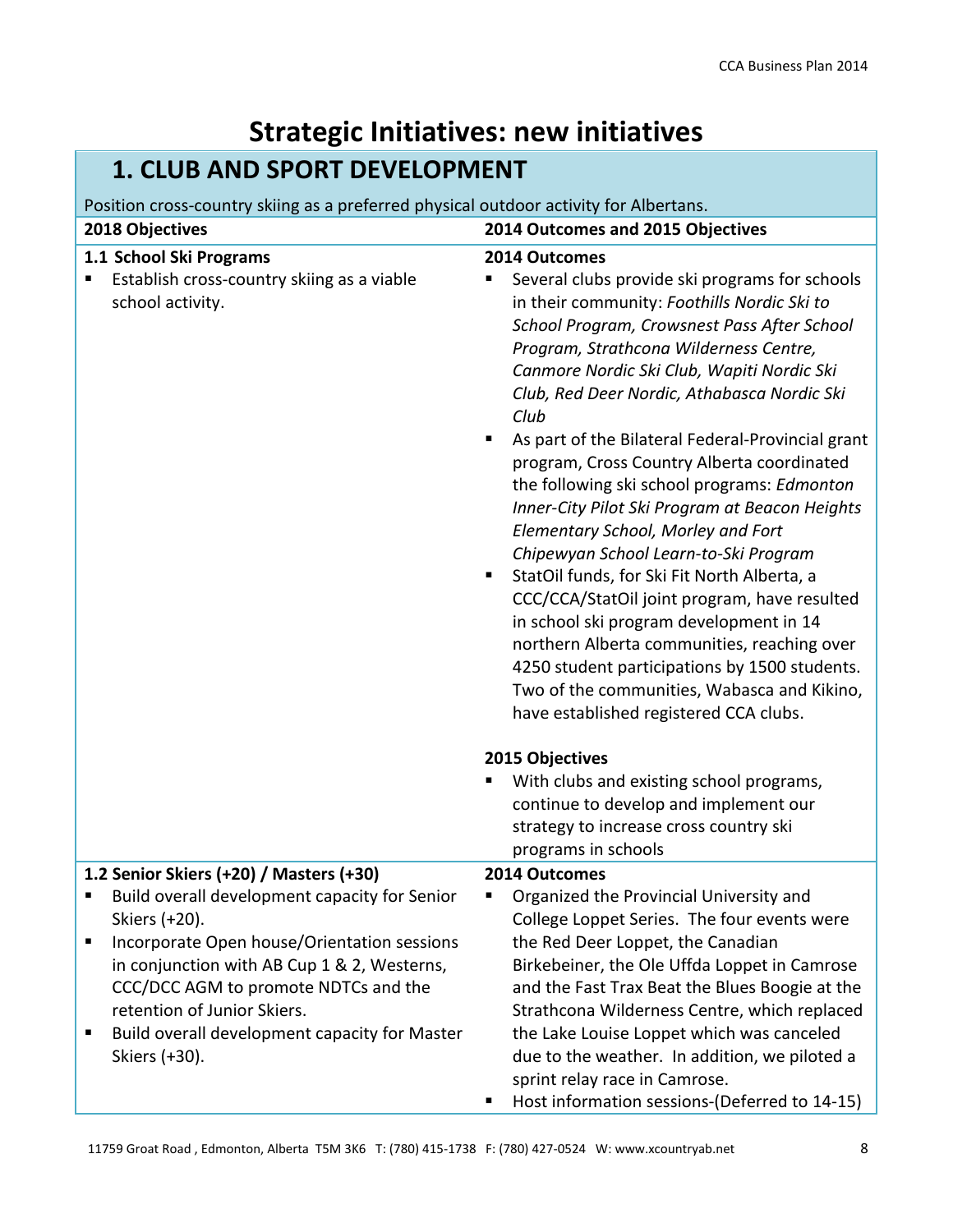**Provincial events attracted a large number of** master skiers, and 70 master skiers participated in the Alberta cup series.

### **2015 Objectives**

- Continue to develop the athlete retention strategy, with input from athletes, coaches and clubs
- **Host information sessions, in conjunction with** events, to inform clubs and families about the NDTC's and options for Junior skiers.
- **Continue to expand the University and College** Loppet series to include a distance race and a sprint relay race at each event.
- Reinitiate the Alberta University and College Race Series in conjunction with the Alberta Cups.
- **Support National efforts to include University** and College categories at the Western and Eastern Nor-Am events.
- **Continue to expand the Alberta Loppet Series** to include more communities throughout AB.

## **1.3 Sport Development**

,

 Encourage ongoing participation by facilitating opportunities that provide successful cross country skiing experiences.

#### **2014 Outcomes**

- CCA hosted 60 coaches, officials, volunteers and club members at the IPC World Cup event in December 2013 in Canmore.
- **Participation in CCC Skill Development** Programs is growing the sport: about 1650 children participated in 2013-2014.
- **CCA helped support and promote the new** Built 4 Speed Southern Alberta event series.
- CCA had a visible presence to promote programs and services at the Alberta Cup series, Loppet series, and the Mountain Equipment Co-op and Canadian Birkebeiner trade shows.
- CCA promoted cross country skiing to municipal tourism agencies at the Edmonton Sport Event Congress Conference 2014. This conference is part of the Canadian Sport Tourism Alliance.
- CCA partnered with the creators of Spirit Runner, a new Smart Phone app, to help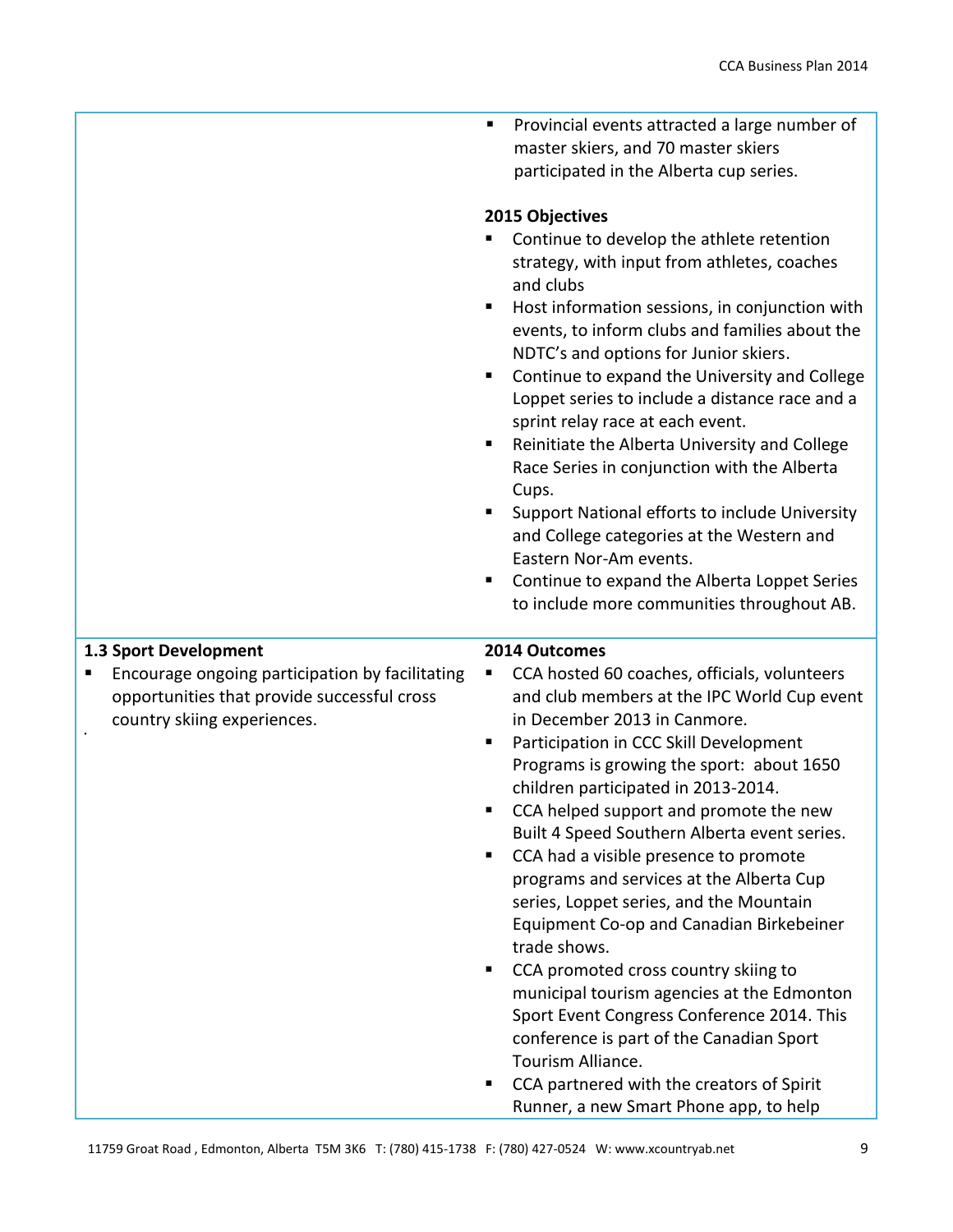promote healthy living and activity in First Nations' youth.

- CCA to promote a "flow chart" of opportunities from children to master skiers, including regional races and loppets, to expose membership to cross country skiing opportunities
- **Develop a retention strategy for 11-15 year** old skiers and Junior Skiers to remain in the sport
- CCA to continue be visible at events to promote cross country skiing programs, services and options for children to master skiers.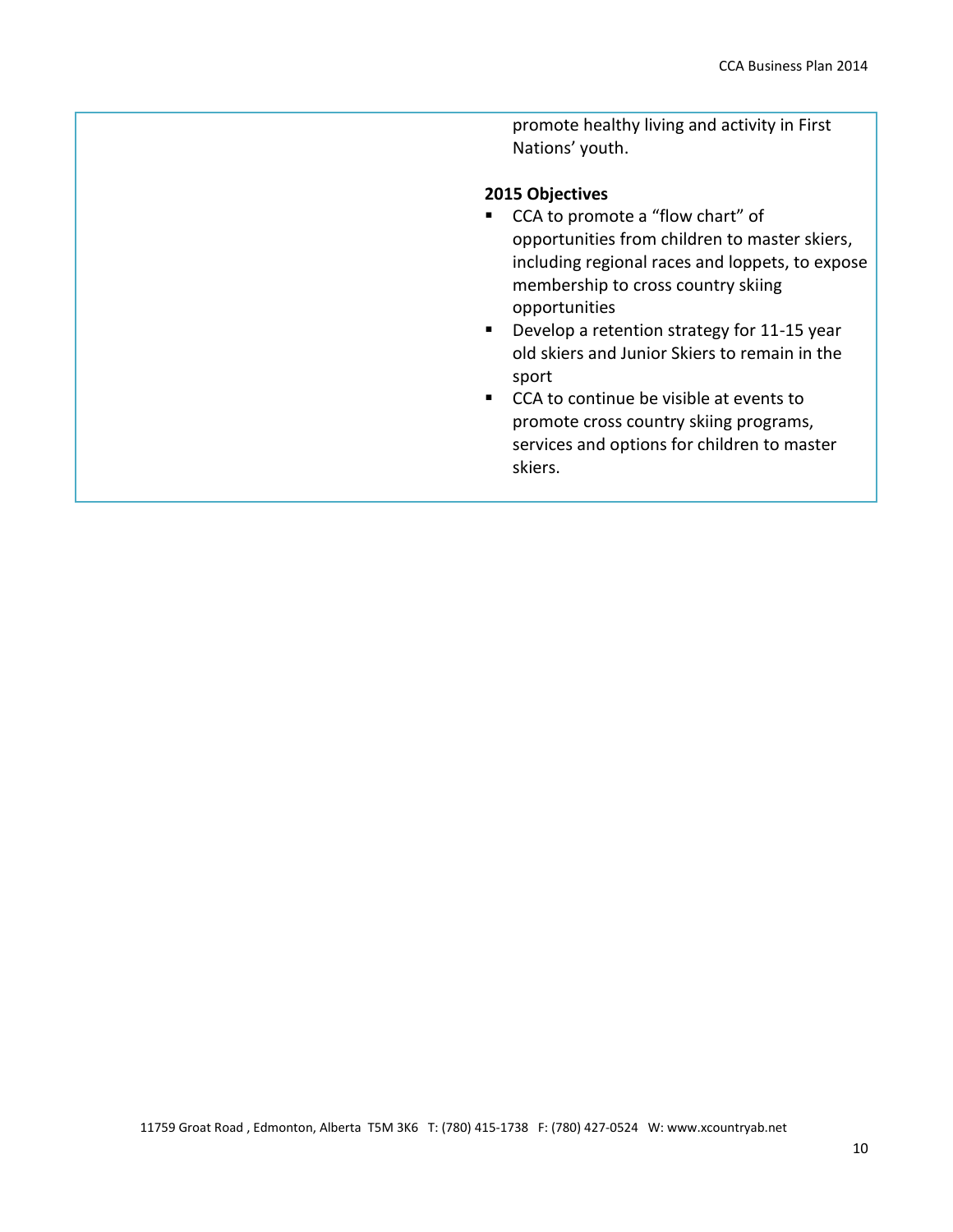#### **2. COMPETITIVE SKIER DEVELOPMENT** Enhance the consistency, quality, and comprehensiveness of training, selection, and racing to sustain the high level of performance of competition and performance of Alberta cross country skiers. **2018 Objectives 2014 Outcomes and 2015 Objectives 2.1 Para-Nordic** Establish a competitive Para-Nordic program. **2014 Outcomes** Increased the participation numbers in the Para-Nordic programs and competitions in regional events: 22 Para-Nordic participants in the Calgary and Edmonton programs ■ 5 Para-Nordic participants in provincial and regional events.

| 5 individual Para-Nordic athletes participated |
|------------------------------------------------|
| in the Alberta Cup series.                     |

- **The IPC World Cup in Canmore, December** 2013, had 6 Alberta participants which included 2 developmental athletes.
- 2 developmental athletes from Alberta took part in the National Championships in Ottawa in January 2014.
- Continue the excellent administrative and volunteer recruitment partnership with the Canadian Paraplegic Association for Para-Nordic programs; CCA provided equipment and coaching.
- In partnership with CCC, CCA hosted 22 athletes and staff in a Learn to Ski session with the Canadian National Paralympic Sledge Hockey team.
- Hosted the  $2^{nd}$  year of Para Nordic programs funded by the 2013-2015 Bilateral Federal-Provincial grant.

- **Implement Para Nordic athlete and coaching** and club development programs, in part through funding provided by the Bilateral grant
- Continue athlete and coach development for the 2015 Canada Winter Games
- Continue program development with the Canadian Paraplegic Association; ex. 2014- 2015 summer cycling and winter cross country skiing program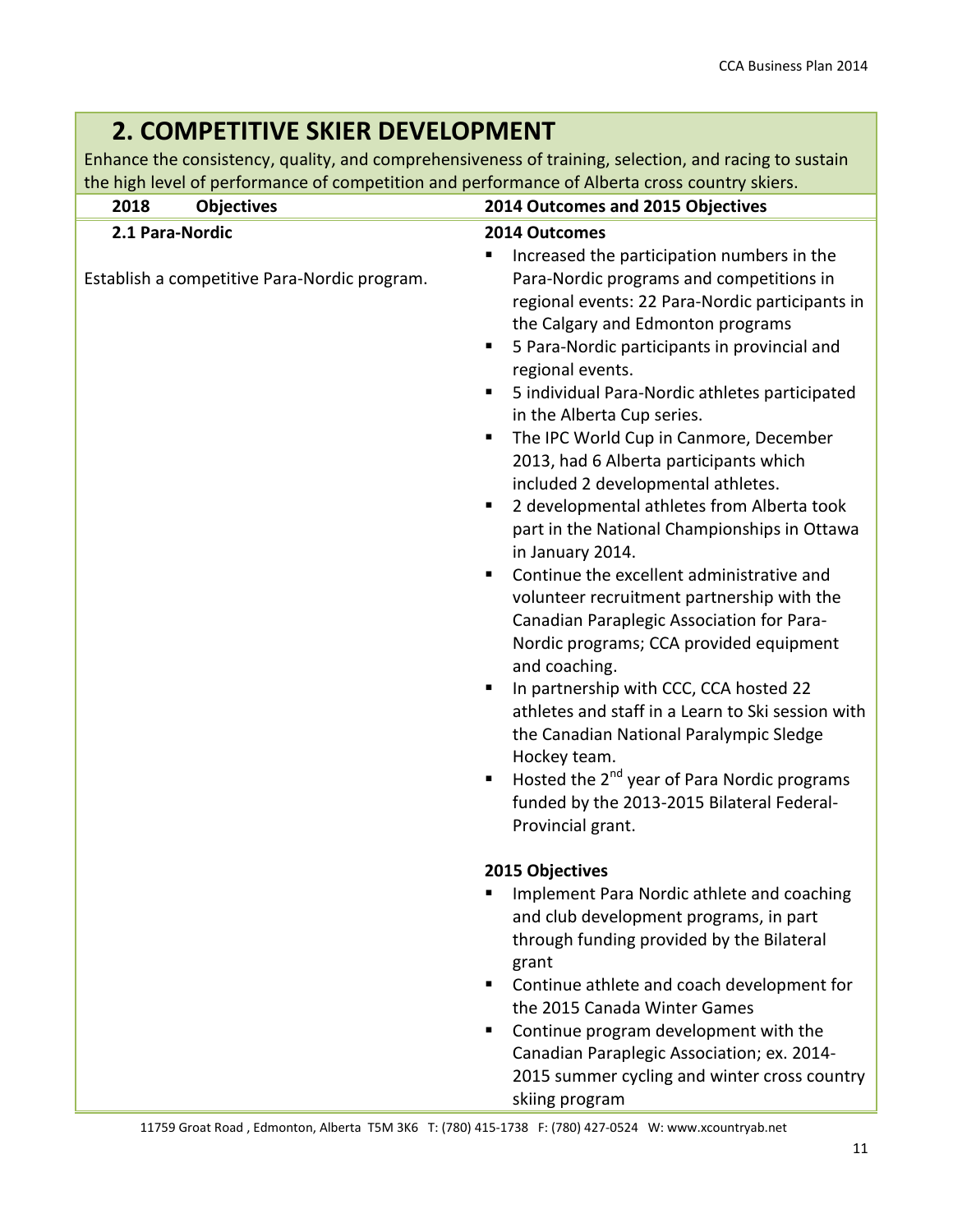- Continue to develop club capacity and athlete ability to participate in a full spectrum of events
- CCA is planning a NCCP Para Nordic leadership training course for fall and winter 2014-15. The goal is to have 10 Para Nordic trained and active coaches.
- Host the final year of Para Nordic programs funded by the 2013-2015 Bilateral Federal-Provincial grant.

### **2.2 Quadrennial Evaluation**

To conduct quadrennial competitive skier program evaluation starting in 2015.

#### **2014 Outcomes**

**Project to start in 2015.** 

#### **2015 Objectives**

Design and conduct first quadrennial competitive skier program evaluation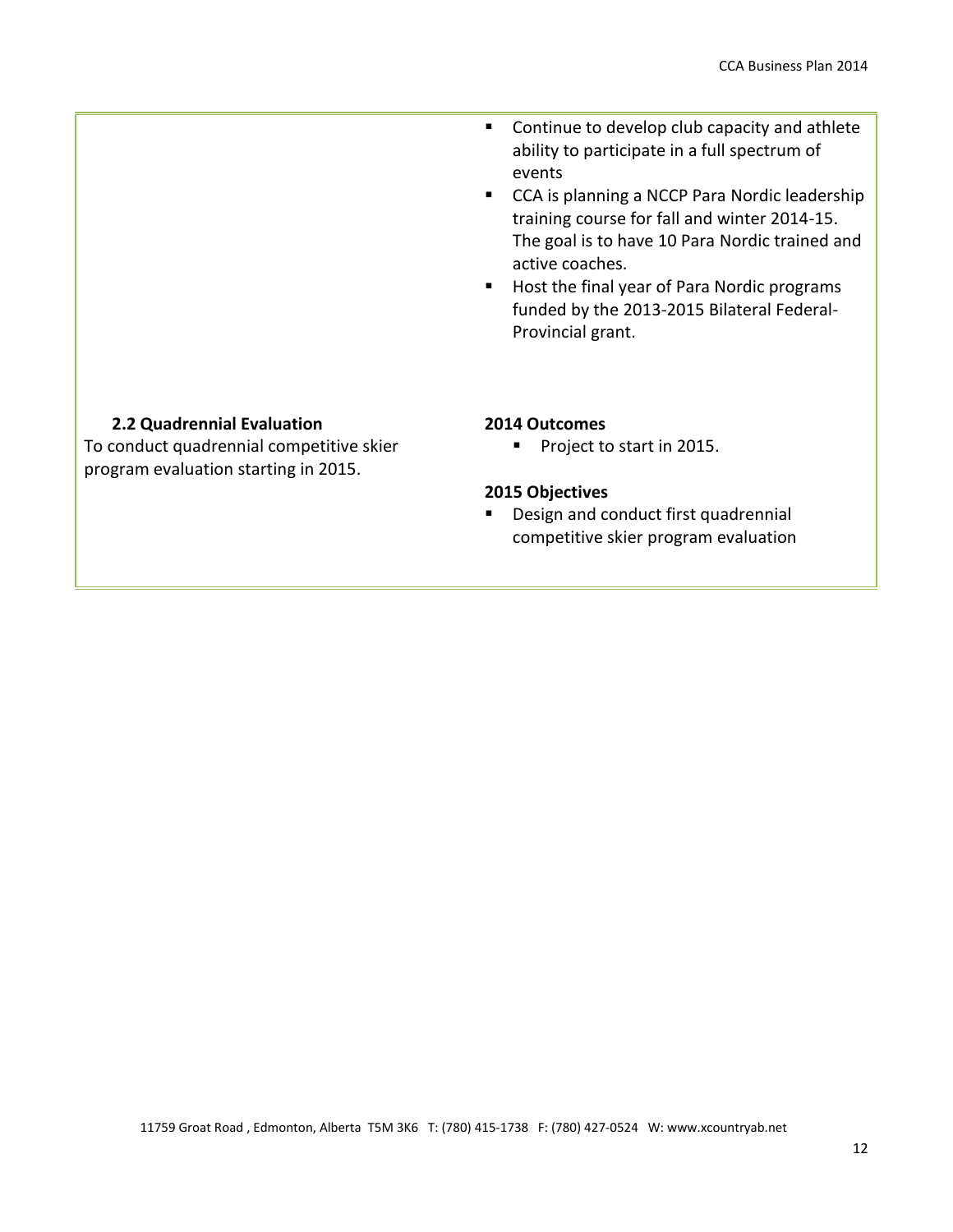# **MARK** ERO RY A

# **3. LEADERSHIP**

Facilitate a coordinated provincial leadership program to recruit and retain volunteers, coaches, and officials.

## **3.1 Coaches**

- Support clubs in the recruitment and development of coaches
- **Ensure all club coaches, working with Skill** Development Programs or competitive skiers, abide by the minimum coaching requirements as set out by CCC policy

# **2018 Objectives 2014 Outcomes and 2015 Objectives**

# **2014 Outcomes**

■ CCA supported and endorsed CCC's CCD T2C course with the participation of 4 coaches.

- Deliver NCCP workshops at the Community Coaching and Introduction to Competitive Coaching levels throughout the division
- **CCA will seek club input to develop and** implement a club based coaching mentorship program to maintain volunteers in the sport. Mentoring young coaches is crucial for the development of the sport*.*
- **Continue to assist Learning Facilitators with** updating their certifications in coordination with CCC
- Review and update as required CCA coaching policy and procedures to align with CCC requirements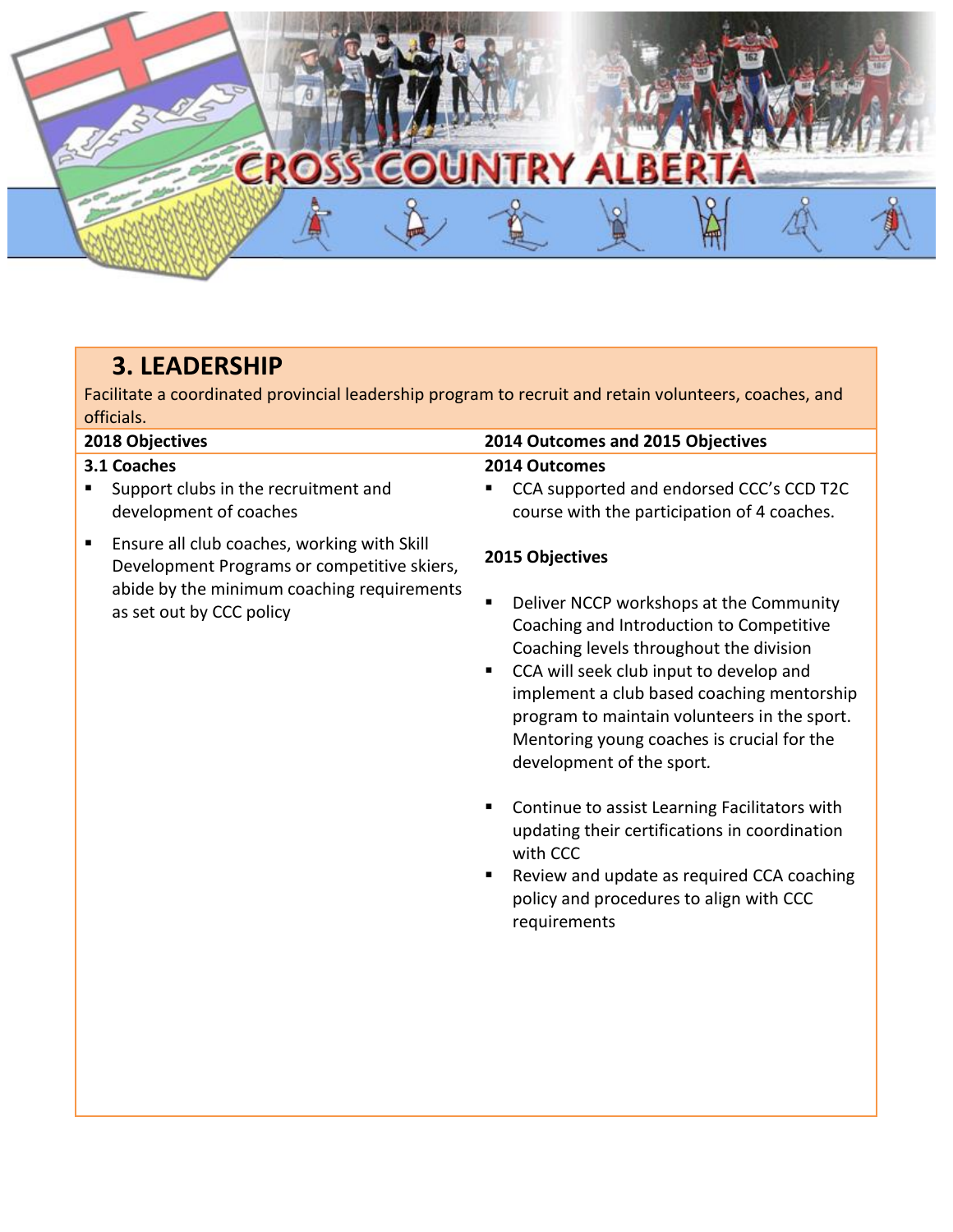Continue to provide NCCP evaluation process to L2T and T2T coaches when required

## **3.2 Officials**

**Support clubs in the recruitment and** development of officials

#### **2014 Outcomes**

. 2014 Alberta Winter Games (ABWG), Organizing Committee facilitated ABWG Officials Mentor program.

#### **2015 Objectives**

- **CCA will seek club input to develop and** implement a club based official's mentorship program to maintain volunteers in the sport. Mentoring young officials is crucial for the development of the sport.
- CCA will support club requests to host officials training courses.

# **4. ORGANIZATIONAL CAPACITY**

Growth and enhancement of Cross Country Alberta through good governance and management, innovative & accountable leadership with consistent operational and financial planning.

| 2018 Objectives                                                                   |                                             | 2014 Outcomes and 2015 Objectives                                                                                                                                                                                                                                                                                                     |
|-----------------------------------------------------------------------------------|---------------------------------------------|---------------------------------------------------------------------------------------------------------------------------------------------------------------------------------------------------------------------------------------------------------------------------------------------------------------------------------------|
| 4.1 Planning                                                                      | 2014 Outcomes                               |                                                                                                                                                                                                                                                                                                                                       |
| Maintain member-based annual planning                                             |                                             | Completion of the 2014-2018 Strategic Plan                                                                                                                                                                                                                                                                                            |
| Ensure governing and management                                                   |                                             | Facilitation of the Bylaws Review Committee                                                                                                                                                                                                                                                                                           |
| structure of the association is compatible<br>with CCA programs and member needs. | 2015 Objectives<br>CCA AGM.<br>facilitators | Facilitation of the Bylaws Review Committee as<br>per direction provided by members at the 2014<br>Continued opportunities for the membership<br>input into projects and initiatives<br>Identify process for 2016+ strategic plan process<br>and potential funding support from grants and<br>Municipal Affairs/Community Development |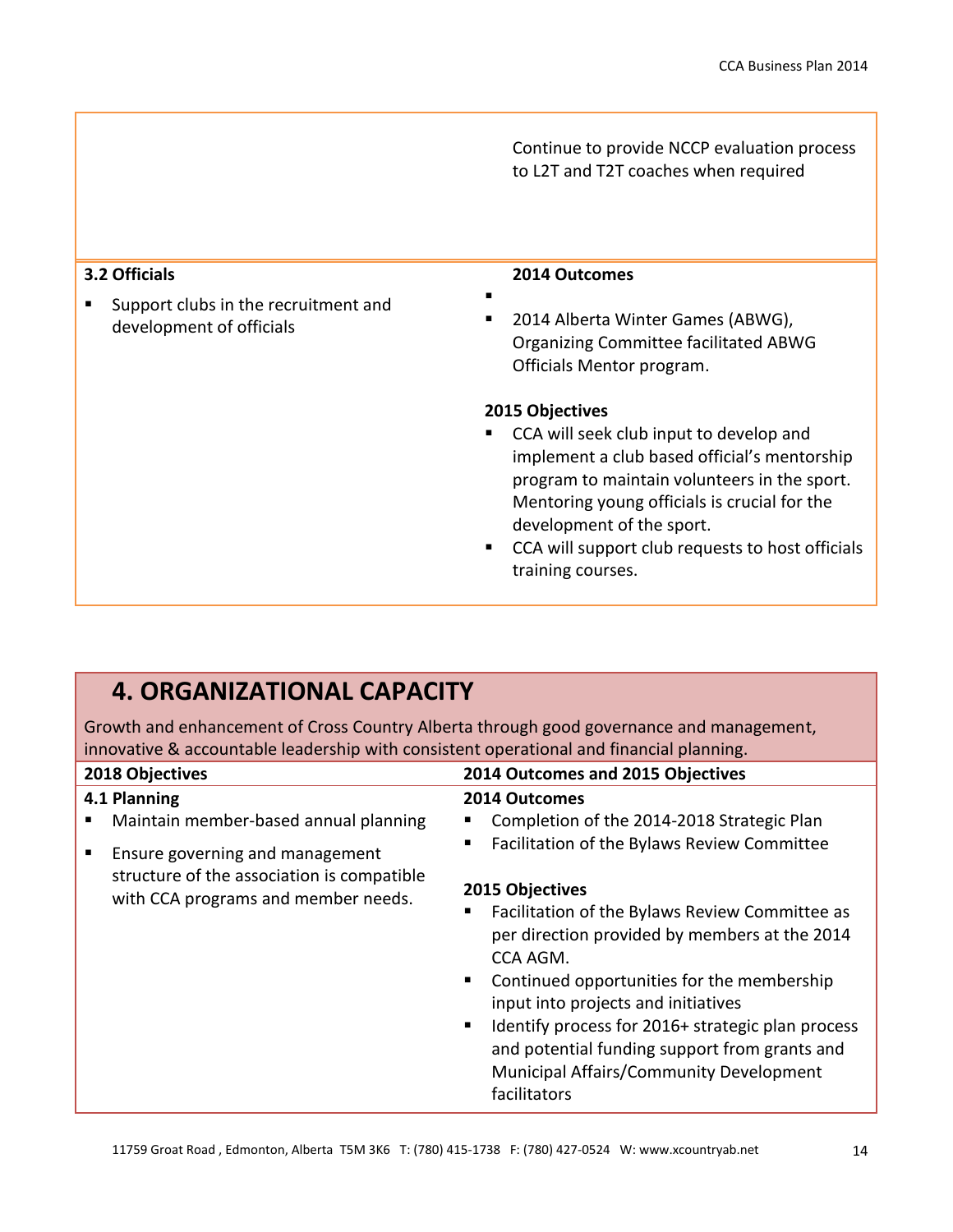**4.2 Revenue Generation**

Optimize opportunities available through project funding

**EXPLORED EXECUTE:** Complete a full Cross Country Alberta Communications Strategy.

#### **2014 Outcomes**

- Offered programs with funding from the 2013 2015 Federal/Provincial Bilateral grant for underrepresented populations \$22 500 spent in  $2013 - 14$
- Secured Canada Winter Games 2015 Year 4 funding: \$31 000.
- CCC in partnership with CCA provided \$75 000 of sponsorship funding from StatOil for the Ski Fit North Alberta program. There were 1500 participants from 40 different communities.

- Establish a committee to seek funding opportunities, including grants and sponsorships, for strategic and operational priorities
- **Establish annual key performance indicators as** required by the Sport Connection primary grand (Clause B of Schedule B, Program Grant agreement
- **Research potential sport tourism funding** opportunities. Ex. 2016 Canadian Master Championships, 2022 World Master Championships, IPC World Championships.
- Host the 2015 casino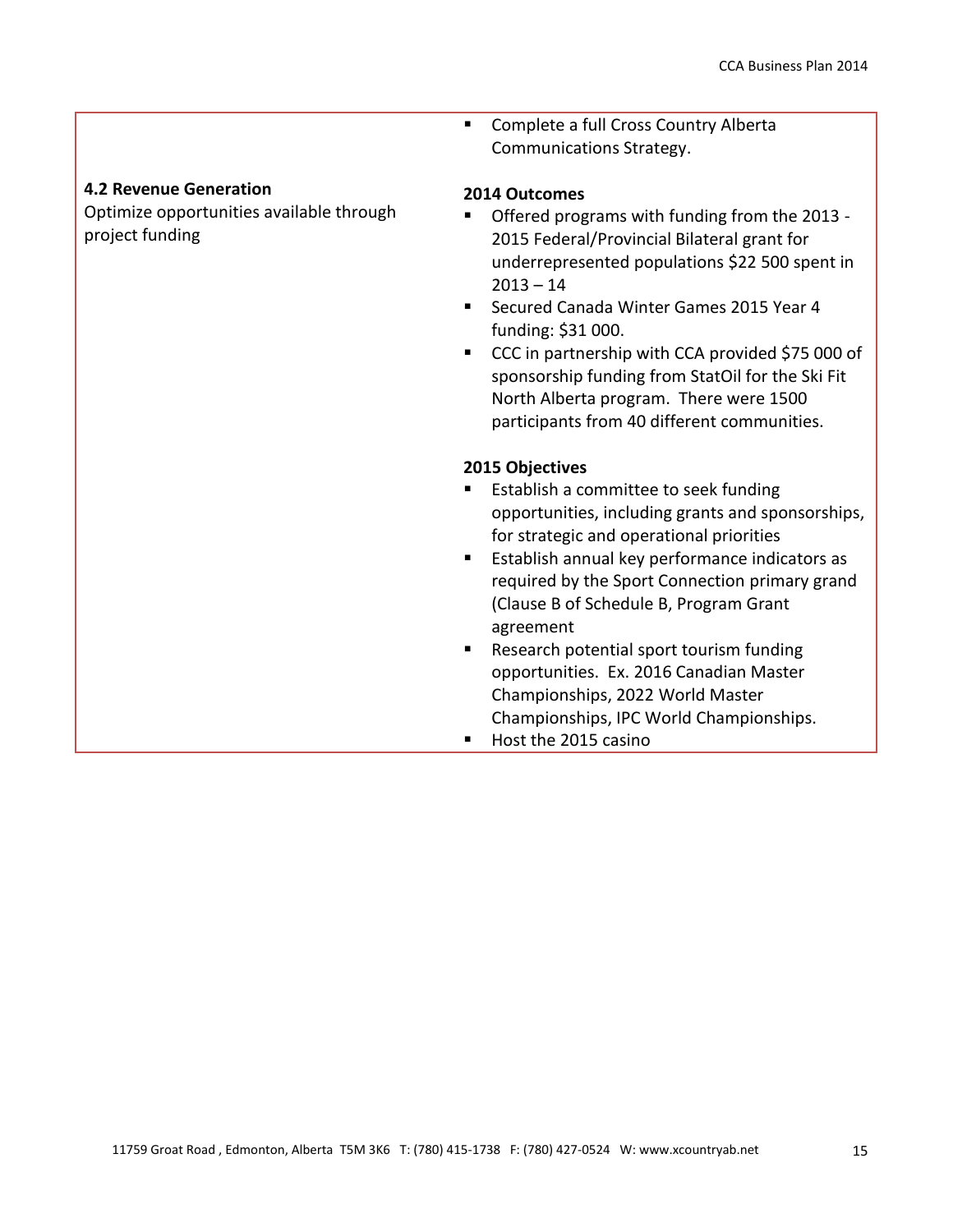# **CCA Operational Plan Goals**

## **1. CLUB AND SPORT DEVELOPMENT**

Position cross country skiing as a preferred physical outdoor activity for Albertans.

## **1.1 Skill Development**

**Support clubs' ability to deliver CCC skill development programs.** 

## **1.2 Sport Development**

- **Encourage ongoing participation by facilitating opportunities that provide successful cross** country skiing experiences.
- Encourage participation by facilitating opportunities that provide successful cross country ParaNordic skiing.
- **Support clubs in development of cross-country ski areas.**
- CCA/Biathlon Alberta race management equipment pool will be maintained and 'refreshed' to ensure that event hosting supplies are available to clubs.
- **Support a quality loppet series.**
- Attract and retain the best people for leading the cross country skiing sport by example.

## **1.3 Recreational Skiing**

**Increase the amount and type of available information and resources to encourage** recreational cross country skiing.

## **1.4 Promotion**

 Support promotion of cross-country skiing and Alberta ski areas by partnering with the Alberta cross-country community.

# **2. COMPETITIVE SKIER DEVELOPMENT**

Enhance the consistency, quality, and comprehensiveness of training, selection, and racing to sustain the high level of performance of competition and performance of Alberta cross country skiers.

#### **2.1 AB Teams - LTAD**

**E** Ensure AST Program aligns with LTAD and CCC programs.

## **2.2 AB Teams AST/ADT**

**Ensure ADT program supports AST.** 

#### **2.3 AB Teams**

**Establish a coherent Para-Nordic program.** 

#### **2.4 Competitive Racing**

- **E** Lead and support a quality Alberta Cup series.
- **11759 Create and promote a quality University/College circuit. 1270) Figure 2024 Figure 2024** Wiscountry and the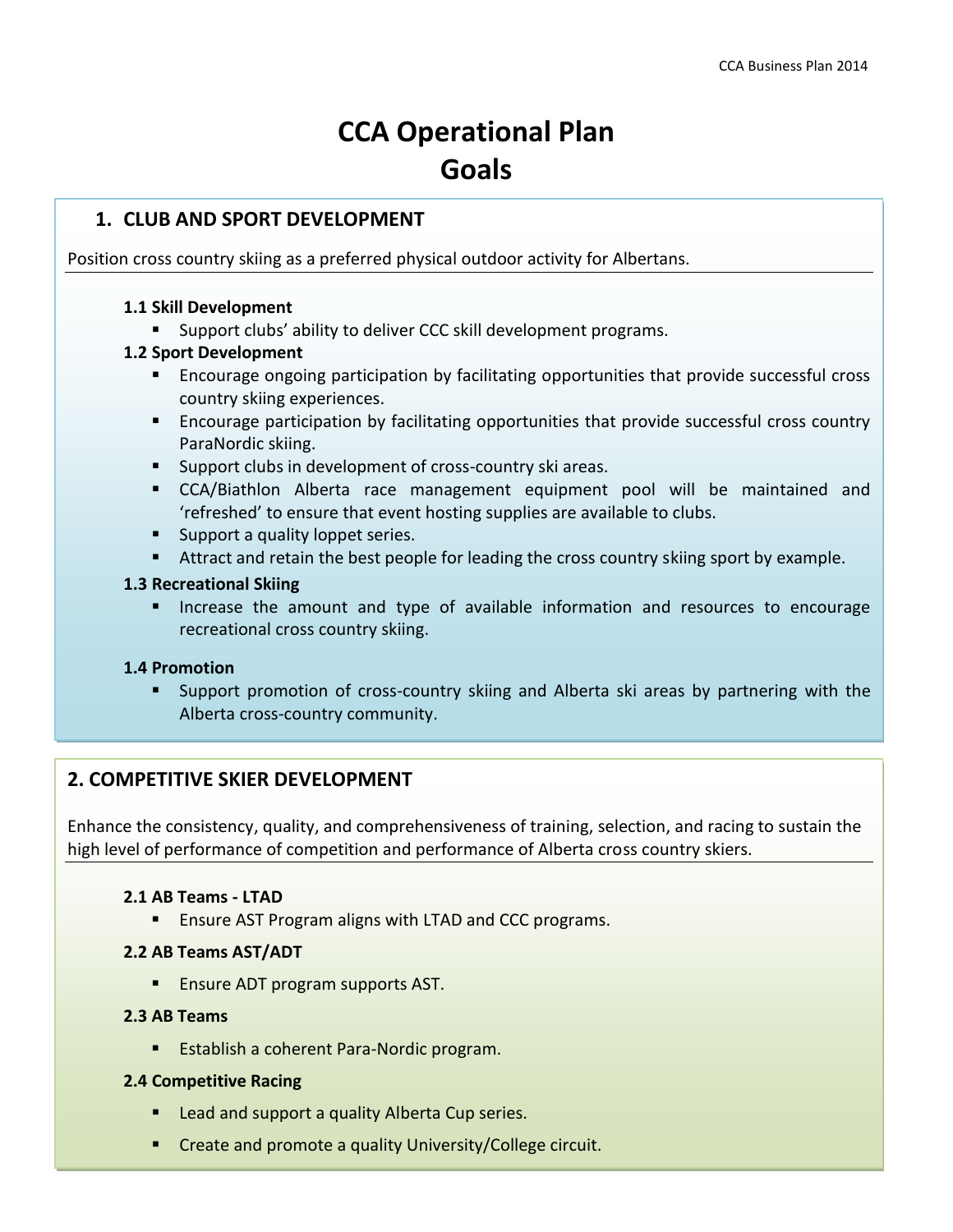# **3. LEADERSHIP**

Facilitate a coordinated provincial leadership program to recruit and retain volunteers, coaches, and officials.

#### **3.1 Recognition**

 Expand the recognition opportunities for coaches, officials, and volunteers at both the CCA and club levels.

## **3.2 Coaches**

- **IF Increase skills and knowledge of coaches in coaching the female athlete.**
- **EXECUTE:** Learning Facilitators for NCCP.
- **Organize ongoing professional development opportunities for coaches outside NCCP.**

#### **3.3 Officials**

- **Support clubs in the recruitment and development of Level 1 and 2 officials.**
- **Policy updates and role clarification.**

# **4. ORGANIZATIONAL CAPACITY**

Growth and enhancement of Cross Country Alberta through good governance and management, innovative & accountable leadership with consistent operational and financial planning.

#### **4. 1 Financial Management**

Align strategic planning, budgeting and financial management practices.

#### **4.2 Administration**

**Strengthen the capacity for consistent administration of programs and services.** 

#### **4.3 Communication**

- **E** Enhance the website capacity to be the one-stop information source for cross country skiing in Alberta.
- **Incorporate Open house/Orientation sessions in conjunction with AB Cup 1 & 2, Westerns,** CCC/DCC AGM to promote NDTCs and the retention of Junior Skiers.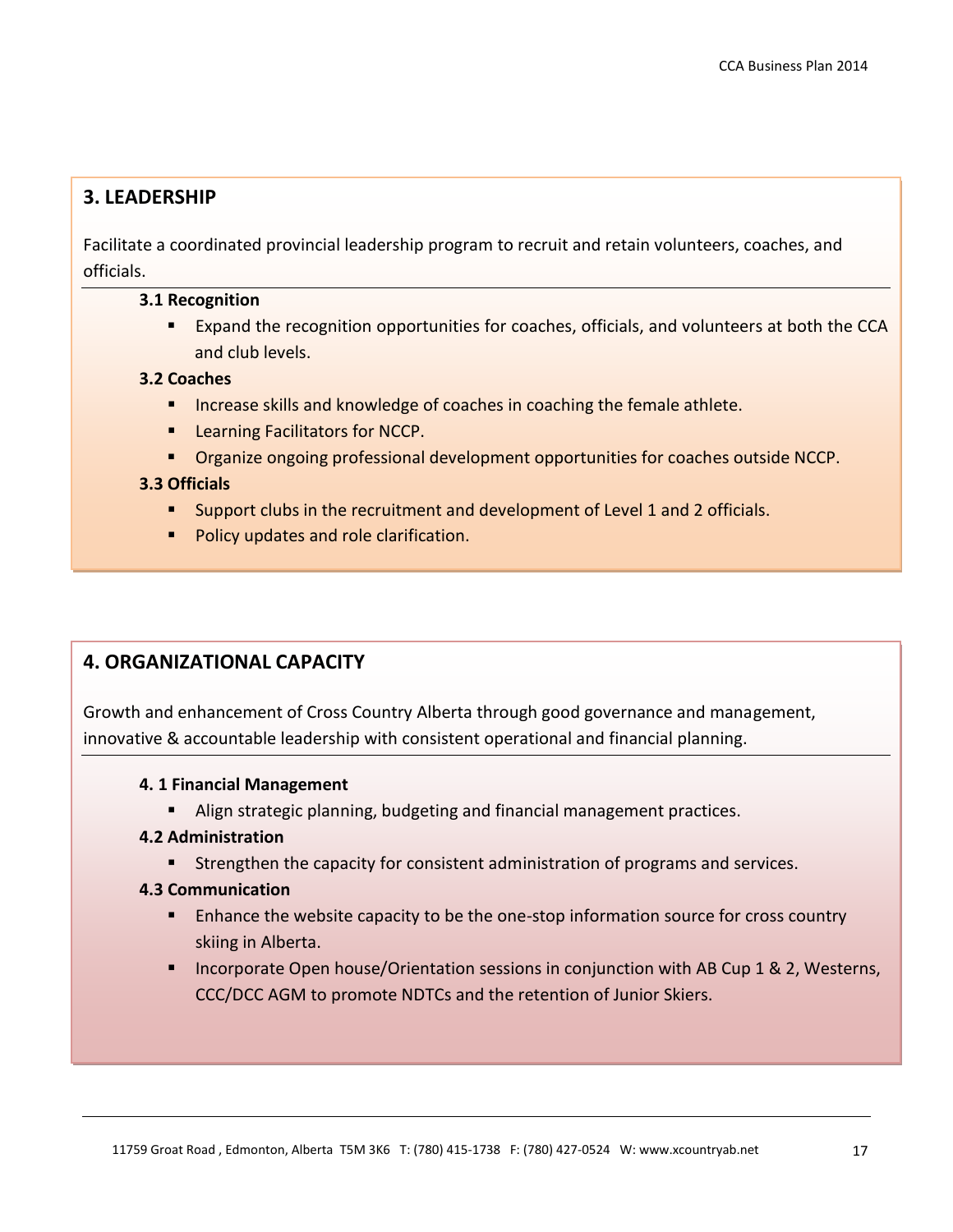| <b>1. CLUB AND SPORT DEVELOPMENT</b>                                                                                                                                                                                                                                                                                                                                                                                                                                                                                                                                                                                                                                |                                                                                                                                                                                                                                                                                                                                                                                                                                                                                                                                                                                                                                                                                                                                                   |  |
|---------------------------------------------------------------------------------------------------------------------------------------------------------------------------------------------------------------------------------------------------------------------------------------------------------------------------------------------------------------------------------------------------------------------------------------------------------------------------------------------------------------------------------------------------------------------------------------------------------------------------------------------------------------------|---------------------------------------------------------------------------------------------------------------------------------------------------------------------------------------------------------------------------------------------------------------------------------------------------------------------------------------------------------------------------------------------------------------------------------------------------------------------------------------------------------------------------------------------------------------------------------------------------------------------------------------------------------------------------------------------------------------------------------------------------|--|
| Position cross-country skiing as a preferred physical outdoor activity for Albertans.                                                                                                                                                                                                                                                                                                                                                                                                                                                                                                                                                                               |                                                                                                                                                                                                                                                                                                                                                                                                                                                                                                                                                                                                                                                                                                                                                   |  |
| 2018 Objectives                                                                                                                                                                                                                                                                                                                                                                                                                                                                                                                                                                                                                                                     | 2014 Outcomes and 2015 Objectives                                                                                                                                                                                                                                                                                                                                                                                                                                                                                                                                                                                                                                                                                                                 |  |
| 1.1 Skill Development<br>Support clubs' ability to deliver CCC skill<br>development programs.                                                                                                                                                                                                                                                                                                                                                                                                                                                                                                                                                                       | 2014 Outcomes<br>2177 children participated in CCC Skill<br>Development programs<br>2015 Objectives<br>Continue to support clubs to deliver CCC Skill<br><b>Development Programs</b>                                                                                                                                                                                                                                                                                                                                                                                                                                                                                                                                                              |  |
| 1.2 Sport Development<br>Encourage ongoing participation by facilitating<br>opportunities that provide successful cross<br>country skiing experiences.<br>Encourage participation by facilitating<br>п<br>opportunities that provide successful cross<br>country Para Nordic skiing.<br>Support clubs in development of cross-country<br>п<br>ski areas.<br>CCA/Biathlon Alberta race management<br>equipment pool will be maintained and<br>'refreshed' to ensure that event hosting<br>supplies are available to clubs.<br>Support a quality loppet series.<br>ш<br>Attract and retain the best people to lead the<br>ш<br>cross country skiing sport by example. | 2014 Outcomes<br>CCA Race trailers continued to be coordinated<br>by volunteers for club use at events<br>Para Nordic program, coaching development<br>п<br>and equipment support was provided to clubs<br>and communities. Eight different communities<br>took part in our program, including Calgary,<br>Canmore, Stettler, Red Deer, Edmonton,<br>Strathcona County, Kikino and Smoky Lake.<br>Supported clubs, athletes and coaches to<br>п<br>participate in the Alberta and Arctic Winter<br>Games 2014. 12 athletes and 3 coaches<br>represented northern Alberta at the Arctic<br>Winter Games. 128 Athletes and 24 coaches<br>participated in the 2014 Alberta Winter<br>Games.<br>Expanded the Loppet Series to 15<br>п<br>communities. |  |
|                                                                                                                                                                                                                                                                                                                                                                                                                                                                                                                                                                                                                                                                     | 2015 Objectives<br>Continue to manage the CCA race trailers for<br>the benefit of the clubs<br>Continue to provide referral and consultation<br>٠<br>services for clubs and communities and groups<br>interested in hosting or participating in cross<br>country ski programs<br>Continue to support clubs to develop Para<br>п<br>Nordic programs.<br>Expand the Loppet Series to additional<br>ш                                                                                                                                                                                                                                                                                                                                                |  |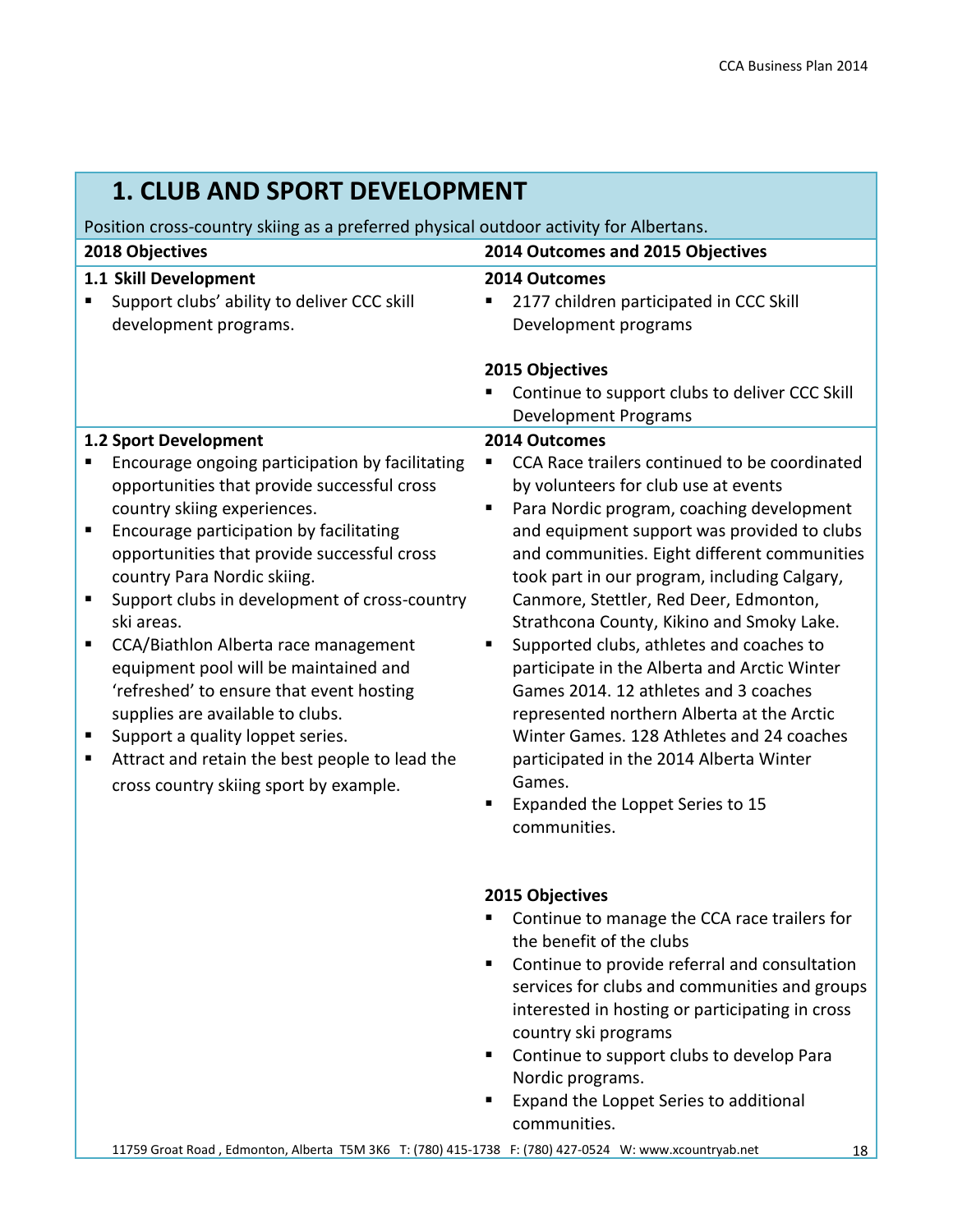| 1.3 Recreational Skiing<br>Increase the amount and type of available<br>information and resources to encourage<br>recreational cross country skiing. | 2014 Outcomes<br>5 new clubs started - Northern Lights Cross<br>Country Ski Club, Innisfail Nordic Ski Club,<br>Wabasca Cross Country Ski Club,<br>Triathletewithin XC Club, and the Winsport<br>Academy<br>CCA and member clubs provide information<br>and referrals to assist families and groups to<br>participate in cross country skiing<br>CCA supported clubs, which provide direct<br>programs and services to their communities                                                                                                                                                                       |
|------------------------------------------------------------------------------------------------------------------------------------------------------|----------------------------------------------------------------------------------------------------------------------------------------------------------------------------------------------------------------------------------------------------------------------------------------------------------------------------------------------------------------------------------------------------------------------------------------------------------------------------------------------------------------------------------------------------------------------------------------------------------------|
|                                                                                                                                                      |                                                                                                                                                                                                                                                                                                                                                                                                                                                                                                                                                                                                                |
|                                                                                                                                                      | 2015 Objectives<br>To continue to support clubs, communities<br>and groups to provide skiing opportunities.                                                                                                                                                                                                                                                                                                                                                                                                                                                                                                    |
| 1.4 Promotion                                                                                                                                        | 2014 Outcomes                                                                                                                                                                                                                                                                                                                                                                                                                                                                                                                                                                                                  |
| Support promotion of cross-country skiing and<br>п<br>Alberta ski areas                                                                              | Attended the 2014 Canadian Sport Congress<br>Summit, which resulted in direct contacts to<br>work on partnerships with host communities<br>which hold local, provincial, national and<br>international events. These communities<br>included Calgary, Canmore, Grande Prairie,<br>Lloydminster and Lethbridge.<br>Through the CCA representative on Alberta<br>Trail Net, cross country skiing is promoted to<br>municipalities and national trails associations.<br>Through the Alberta Ambassador network, we<br>have direct links to LTAD and CS4L programs<br>and initiatives to help support communities. |
|                                                                                                                                                      | 2015 Objectives<br>Continue representation on the Alberta<br>TrailNet Board, which extends CCA exposure<br>to national trails associations. Inform clubs of<br>trail funding opportunities for 2014-2015.<br>Work with sport tourism contacts to develop<br>partnerships that enhance and increase the<br>cross country ski events in Alberta.                                                                                                                                                                                                                                                                 |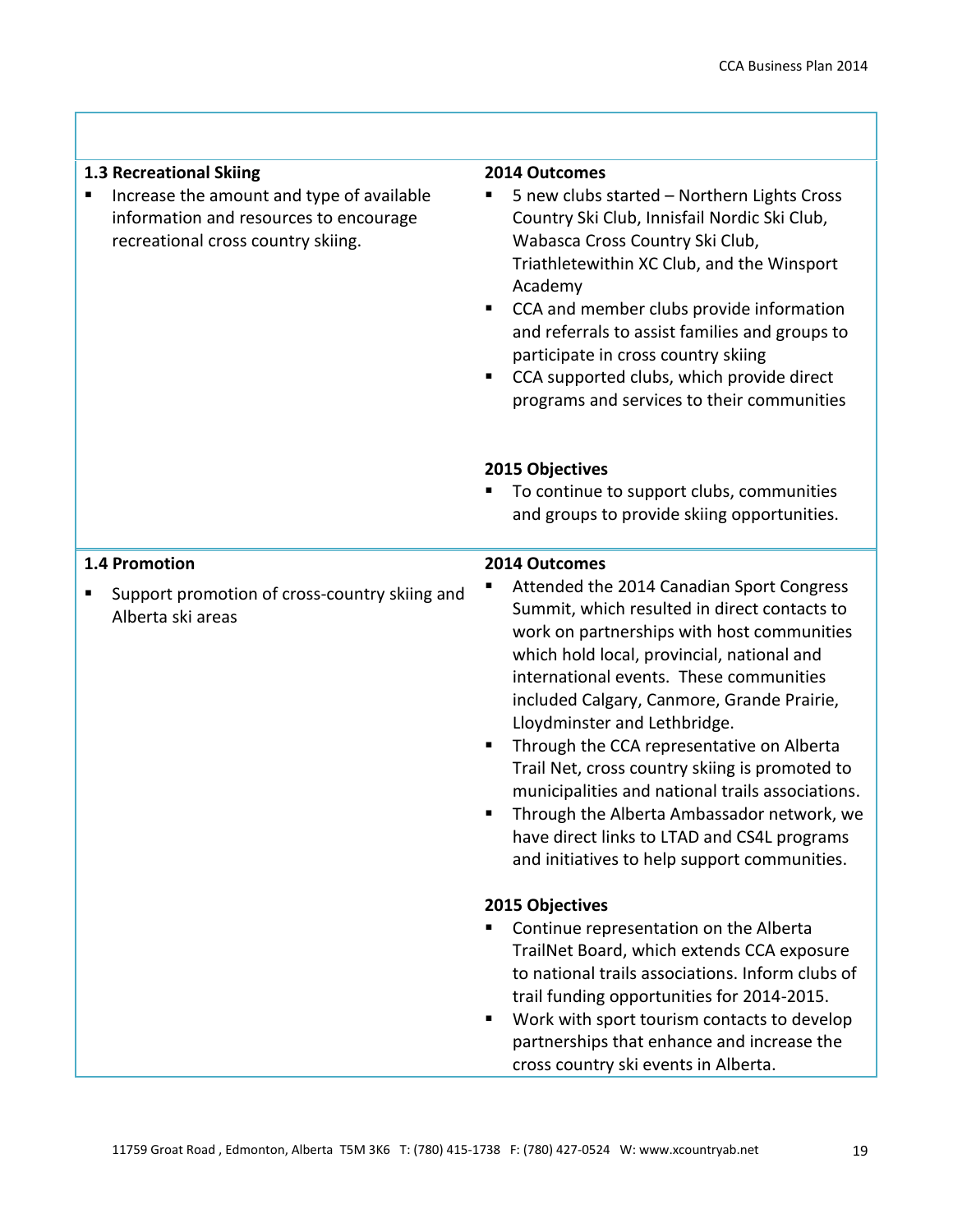# **2. COMPETITIVE SKIER DEVELOPMENT**

Enhance the consistency, quality, and comprehensiveness of training, selection, and racing to sustain the high level of performance of competition and performance of Alberta cross country skiers.

| 2018 Objectives                                                                        | 2014 Outcomes and 2014 Objectives                                                                                                                                                                                                                                                                                                                                              |  |
|----------------------------------------------------------------------------------------|--------------------------------------------------------------------------------------------------------------------------------------------------------------------------------------------------------------------------------------------------------------------------------------------------------------------------------------------------------------------------------|--|
| 2.1 AB Teams LTAD<br>Ensure ADT and AST Programs aligns with<br>LTAD and CCC programs. | 2014 Outcomes<br>CCA met with the Alberta World Cup Academy<br>review program alignments<br>Ongoing monitoring of Team programs<br>п<br>CCA Sport Manager is a sport representative<br>on the Alberta LTAD Ambassador Network<br>2015 Objectives<br>Continue to monitor program alignments<br>Meet with the Alberta World Cup Academy<br>and CCC as needed to discuss programs |  |
|                                                                                        | Develop a strategy to review the current CCA<br>competitive athlete development system after<br>2015 Canada Winter Games.<br>Continue to represent sport on the Alberta<br><b>Ambassador Network</b>                                                                                                                                                                           |  |
| 2.2 AB Teams AST/ADT                                                                   | 2014 Outcomes<br>Reviewed progression of ADT athletes onto                                                                                                                                                                                                                                                                                                                     |  |
| Ensure ADT program supports AST.                                                       | the AST; the desired progression does<br>consistently occur                                                                                                                                                                                                                                                                                                                    |  |
|                                                                                        | 2015 Objectives                                                                                                                                                                                                                                                                                                                                                                |  |
|                                                                                        | Continue program review                                                                                                                                                                                                                                                                                                                                                        |  |
|                                                                                        | Monitor retention of athletes and assist ADT<br>athletes with continuing in the sport                                                                                                                                                                                                                                                                                          |  |
| 2.3 AB Teams                                                                           | 2014 Outcomes                                                                                                                                                                                                                                                                                                                                                                  |  |
|                                                                                        | Refer to the 2.1 Para Nordic Outcomes, p. 10                                                                                                                                                                                                                                                                                                                                   |  |
| Establish a coherent Para-Nordic program.                                              |                                                                                                                                                                                                                                                                                                                                                                                |  |
| To conduct quadrennial competitive skier<br>п                                          | 2015 Objectives                                                                                                                                                                                                                                                                                                                                                                |  |
| program evaluation starting in 2015.                                                   | Refer to the 2.1 Para Nordic Objectives p. 10                                                                                                                                                                                                                                                                                                                                  |  |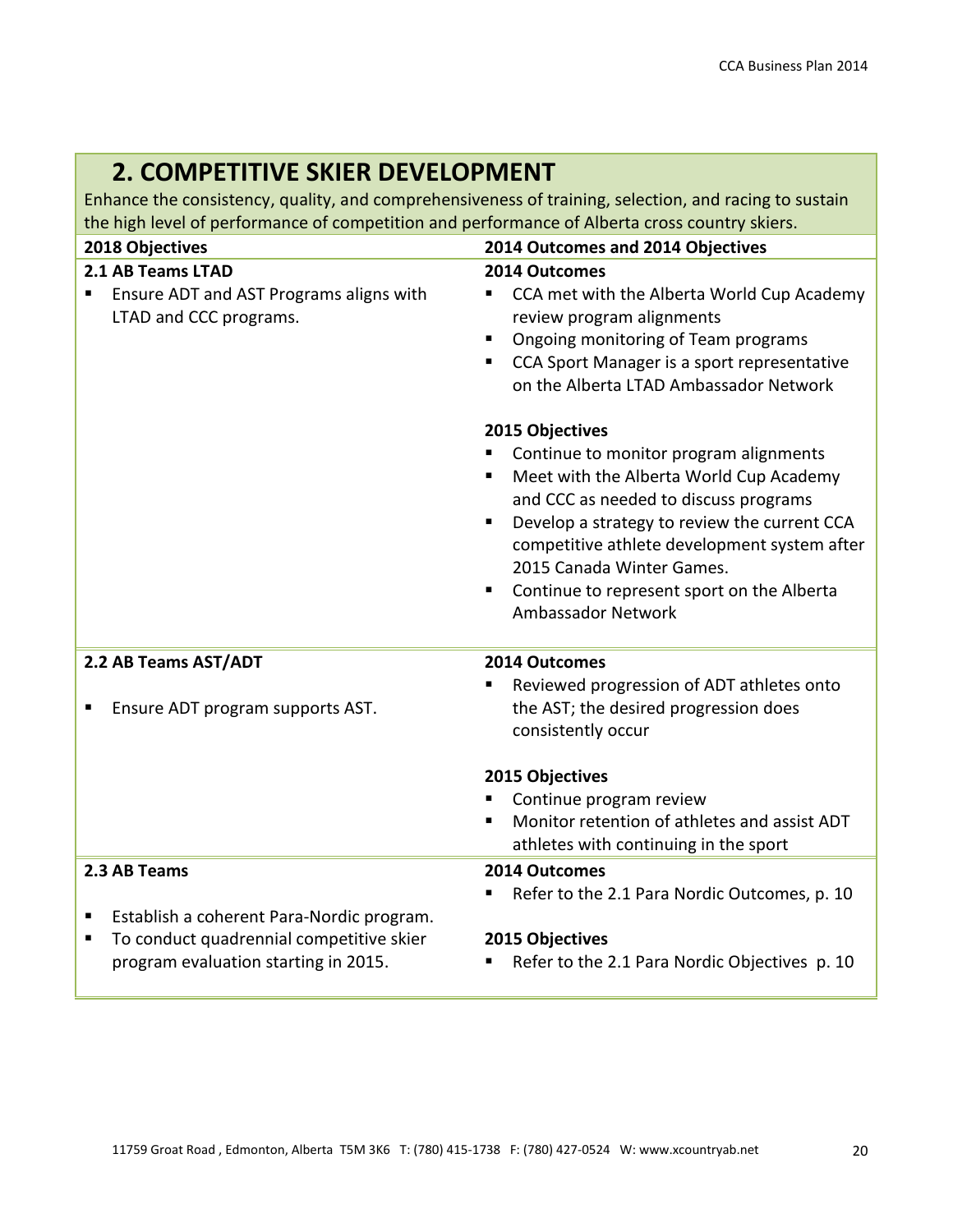## **2.4 Competitive racing**

- Lead and support a quality Alberta Cup series.
- **Lead and support Canada Winter Games** training and competitive program.
- Create and promote a quality University/College circuit.

#### **2014 Outcomes**

- The Alberta Cup series continued, with strong individual events, there were unfortunately 3 cancellations due to weather.
- 35+ regional and provincial events were held throughout Alberta
- **Initiated Alberta University Loppet series with** four events – the Birkebeiner, Bob Johnstone Loppet, Ole Uffda and Beat the Blues Boogie
- Six clubs applied to host the four 2013-14 Alberta Cup host events.
- CCA provided University/College points calculations for the circuit.

- Continue to coordinate the Alberta Cup event series
- **Strive to be the top province/territory at the** 2015 Canada Winter Games
- Continue to support the development of the University/College circuit
- Continue to support the development of the competitive ski programs at the U of Alberta, Edmonton and Augustana, and U of Calgary
- **Expand the University programs to six schools** throughout Alberta
- **Continue to promote University/College ski** programs to Junior skiers
- Determine how CCA can develop a strategy to better support senior and masters skiers: See Strategic Initiative 1.2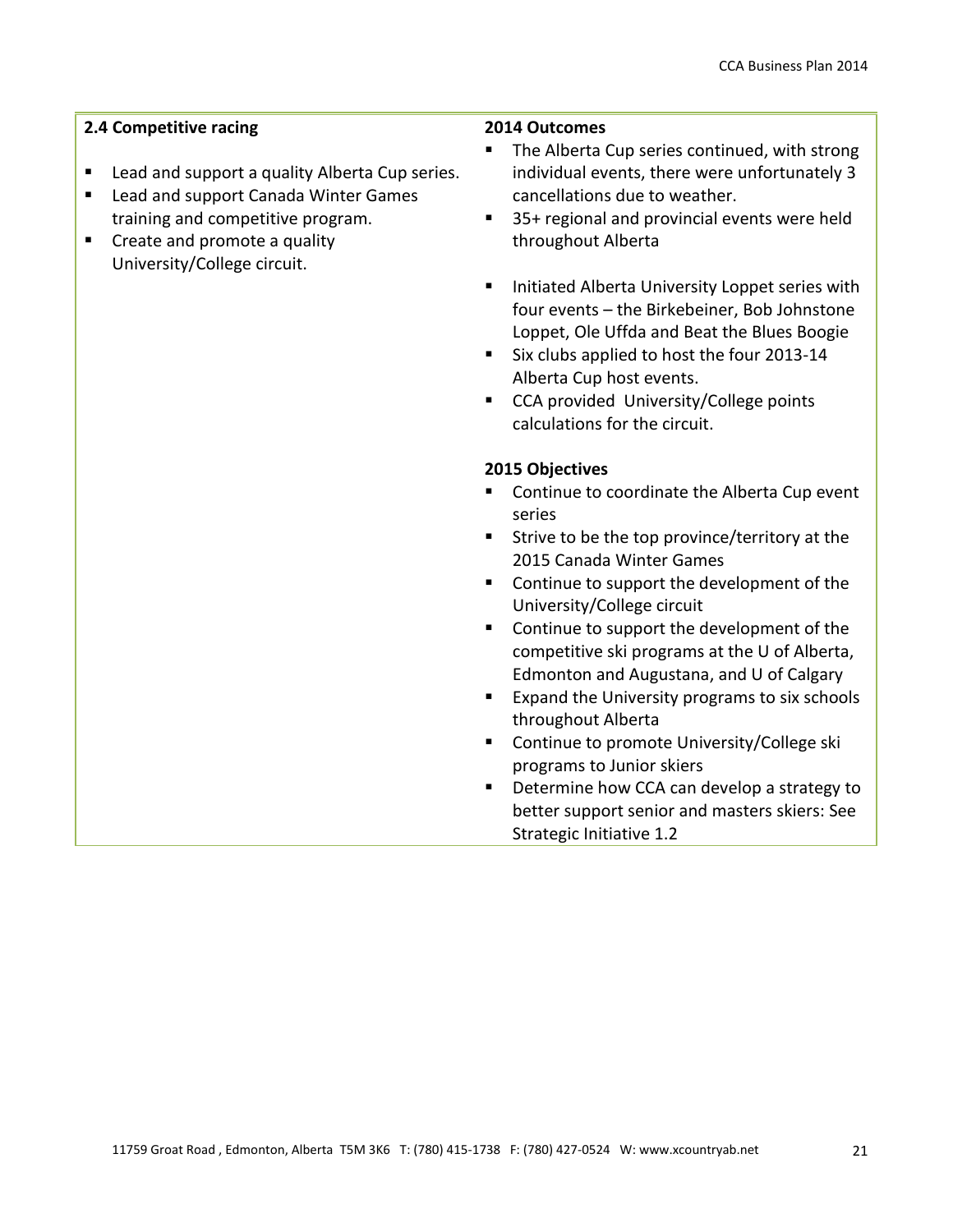# **3. LEADERSHIP**

Facilitate a coordinated provincial leadership program to recruit and retain volunteers, coaches, and officials.

| 2016 Objectives                                                                                                                                                                                                                                                                                                                                                                                                                                                                                              | 2014 Outcomes and 2014 Objectives                                                                                                                                                                                                                                                                                                                                                                                                                                                                                                                                                  |  |
|--------------------------------------------------------------------------------------------------------------------------------------------------------------------------------------------------------------------------------------------------------------------------------------------------------------------------------------------------------------------------------------------------------------------------------------------------------------------------------------------------------------|------------------------------------------------------------------------------------------------------------------------------------------------------------------------------------------------------------------------------------------------------------------------------------------------------------------------------------------------------------------------------------------------------------------------------------------------------------------------------------------------------------------------------------------------------------------------------------|--|
| 3.1 Recognition<br>Expand the recognition opportunities for<br>coaches, officials, and volunteers at both the<br>CCA and club levels.                                                                                                                                                                                                                                                                                                                                                                        | 2014 Outcomes:<br>CCA has submitted award nominations for CCC<br>annual awards to be presented in June 2014<br>Mark Arendz received 2013 Alberta Male Athlete<br>٠<br>of the year; his nomination was submitted by<br><b>CCA</b><br>CCA 2014 AGM: nominations received for the<br>awards, and will be awarded in May 31                                                                                                                                                                                                                                                            |  |
|                                                                                                                                                                                                                                                                                                                                                                                                                                                                                                              | 2015 Objectives:<br>Continue to focus on CCA, CCC and ASRPWF<br>(Alberta Sport Connection) award recognition for<br>Albertans<br>Recognition opportunities continue to be in place<br>for coaches, officials and volunteers                                                                                                                                                                                                                                                                                                                                                        |  |
| 3.2 Coaches<br>Increase skills and knowledge of coaches in<br>п<br>coaching the female athlete.<br>Maintain and continue to develop Learning<br>п<br>Facilitators for NCCP.<br>In addition to NCCP courses, coordinate<br>п<br>annual professional development<br>opportunities for coaches.<br>Ensure clubs and coaches have the<br>п<br>opportunity to achieve the minimum<br>coaching requirements as set by CCC<br>policy.<br>Review and update CCA's coaching policies<br>to align with CCC's policies. | 2014 Outcomes<br>CCA certified 200 ICC, CC, L2T and T2T coaches:<br>п<br>Two T2T Learning Facilitators were recertified in<br>п<br>2013-14<br>Recertified 5 L2T learning facilitators<br>$\blacksquare$<br>CCA has 9 active Learning Facilitators<br>п<br>CCA certified 4 Comp-Dev coaches during the<br>п<br>2013-14 season<br>CCC materials provided for coaching female<br>п<br>athletes<br>The AST Director hosted 2 Coaches Committee<br>п<br>meetings<br>CCA supported coach attendance at the Para<br>п<br>Nordic NCCP module at the PNST training camp in<br>December 2013 |  |
|                                                                                                                                                                                                                                                                                                                                                                                                                                                                                                              | 2015 Objectives<br>Work with the CCC Women's Committee and CCA<br>Learning Facilitators to ensure that the modules<br>and other presentations on coaching female<br>athletes are systematically presented during<br>coaches' training                                                                                                                                                                                                                                                                                                                                              |  |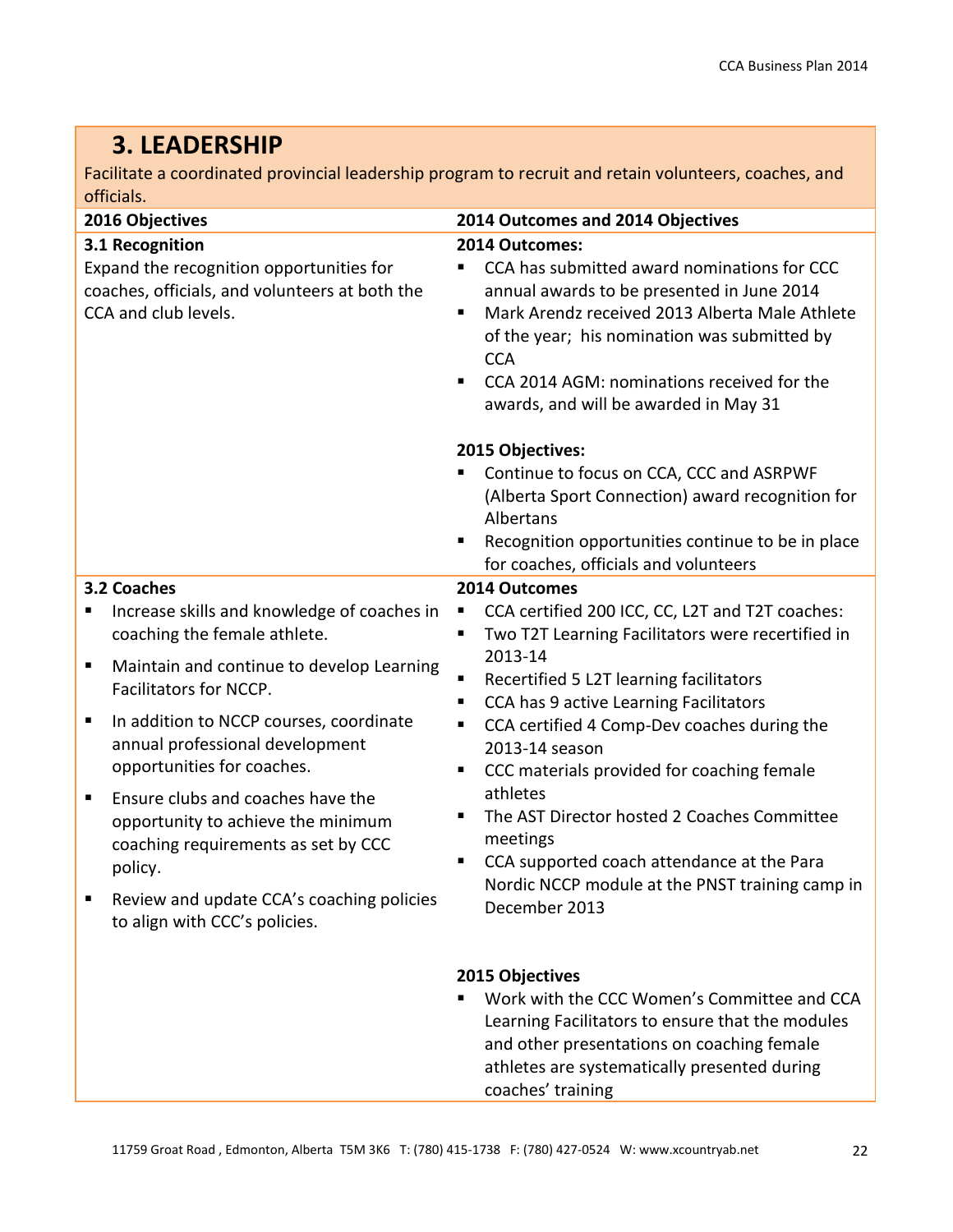| Coordinate the Learning Facilitator Program to<br>٠<br>certify an additional 5 new active LF for CCA<br>programs.<br>Annually coordinate with CCA clubs the<br>implementation of the CCC coaching competency<br>evaluations.<br>Annually, have up to 70% of planned NCCP<br>ш<br>courses finalized by September<br>Continue to develop partnerships with AWCA, U<br>٠<br>of Calgary, U of Alberta Edmonton and Augustana,<br>and The Sport Connection (ASRPWF).<br>Encourage CCA coaches to register on the CCC<br>ш<br><b>Athlete Development Matrix</b><br>Host annual non-NCCP professional development<br>٠<br>credit sessions<br>CCA to promote additional coaching resources,<br>ш<br>Assist clubs with identifying the coaching<br>programs and resources most suitable for their<br>programs<br>Assist CCA clubs to develop a long range coaching<br>٠<br>development plan<br>Assist Learning Facilitators with recertification as<br>п<br>needed |
|-----------------------------------------------------------------------------------------------------------------------------------------------------------------------------------------------------------------------------------------------------------------------------------------------------------------------------------------------------------------------------------------------------------------------------------------------------------------------------------------------------------------------------------------------------------------------------------------------------------------------------------------------------------------------------------------------------------------------------------------------------------------------------------------------------------------------------------------------------------------------------------------------------------------------------------------------------------|
| 2014 Outcomes<br>12 Level 1 Officials were certified<br>CCA continued to offer officiating certification<br>٠<br>courses to all clubs<br>Updated the CCA Technical Package, including                                                                                                                                                                                                                                                                                                                                                                                                                                                                                                                                                                                                                                                                                                                                                                     |
|                                                                                                                                                                                                                                                                                                                                                                                                                                                                                                                                                                                                                                                                                                                                                                                                                                                                                                                                                           |

courses".

CCA supported officials attending the fall 2013 FIS

June 2013 Division Chair Council meeting, follow up on the 2012 report which identified a future shortage of officials; develop a succession plan strategy. Include collaboration with CCC in the systematic offering of Level 3 and Level 4 officials

■ CCA was available to support the DCC: "At the

officials seminar in Canmore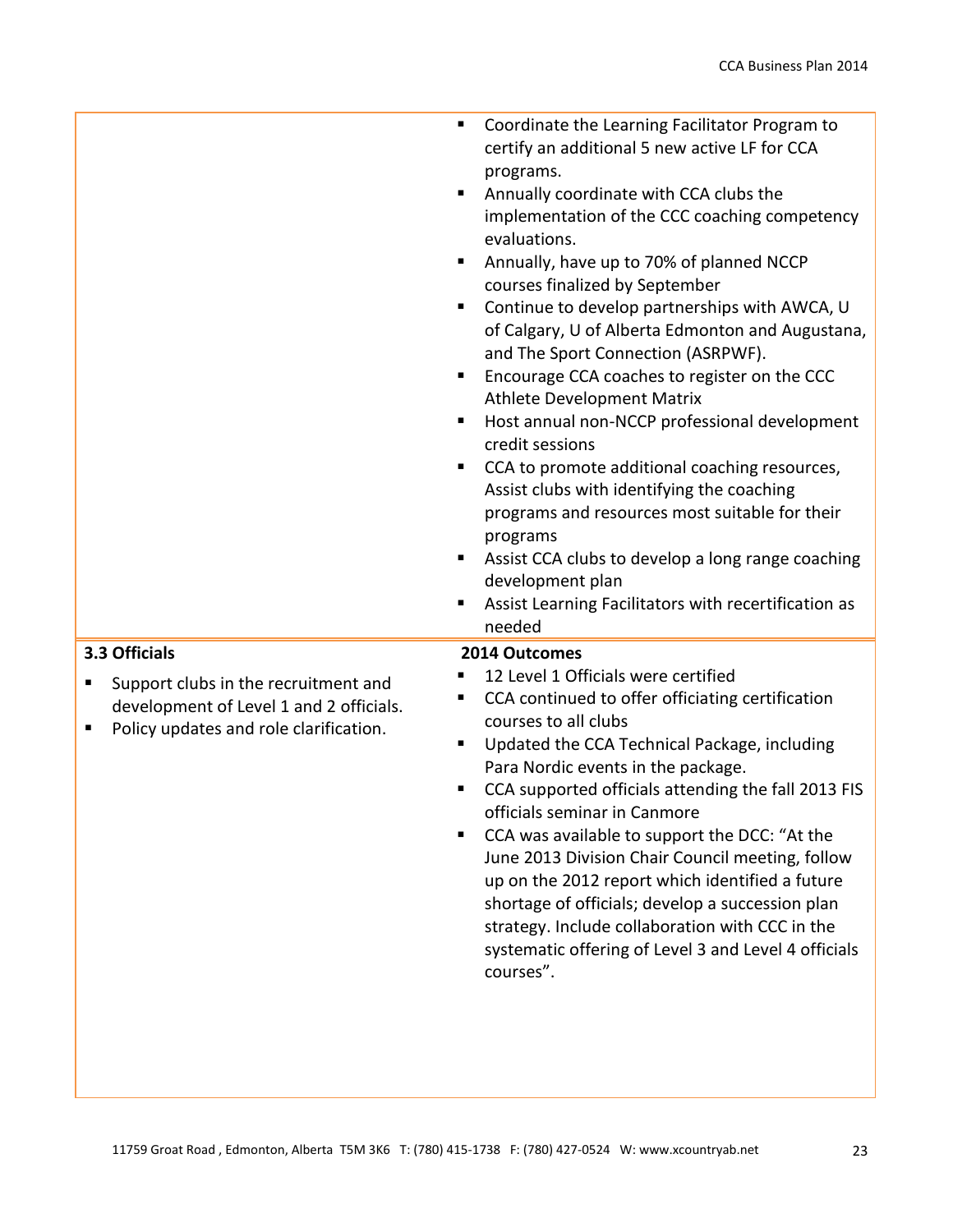#### **2015 Objectives**

- **Continue to offer Level 1 and 2 Officials** certification courses annually
- **Review officiating policies and revise as required**
- Assist municipalities bidding for Alberta Winter Games by developing the cross country skiing requirements portion of the bid package

# **4. ORGANIZATIONAL CAPACITY**

Growth and enhancement of Cross Country Alberta through good governance and management, innovative & accountable leadership with consistent operational and financial planning.

| 2016 Objectives                                                                                                                                                                                                  | 2014 Outcomes and 2015 Objectives                                                                                                                                                                                                                                                                                                                                                                                                                                                           |
|------------------------------------------------------------------------------------------------------------------------------------------------------------------------------------------------------------------|---------------------------------------------------------------------------------------------------------------------------------------------------------------------------------------------------------------------------------------------------------------------------------------------------------------------------------------------------------------------------------------------------------------------------------------------------------------------------------------------|
| <b>4.1 Financial Management</b><br>Align strategic planning, budgeting and<br>financial management practices.                                                                                                    | 2014 Outcomes<br>A regular financial reporting system has<br>been implemented<br>The budget was aligned to achieve the CCA<br>п<br>strategic and operational plans.                                                                                                                                                                                                                                                                                                                         |
|                                                                                                                                                                                                                  | 2015 Objectives<br>Continue to align strategic and operational<br>planning, budgeting and financial<br>management practices                                                                                                                                                                                                                                                                                                                                                                 |
| <b>4.2 Administration</b><br>Strengthen the capacity for consistent<br>administration of programs and services.<br>Attract and retain the best people to lead<br>Е<br>the cross country skiing sport by example. | 2014 Outcomes<br>Annual negotiation of the AST service<br>contract<br>Contracted Targa Communications for the<br>IPC World Cup 2013 and CCA<br>communications projects; funding<br>provided by the 2012 Gateway grant<br>program<br>Hired a new Program Coordinator<br>Supported the CCA Bylaws Review<br>Committee in the updating of Bylaws as<br>approved at the 2013 CCA AGM.<br>Attended two trade shows - Mountain<br>$\blacksquare$<br>Equipment Co-op and the Birkie Nordic<br>Fair |